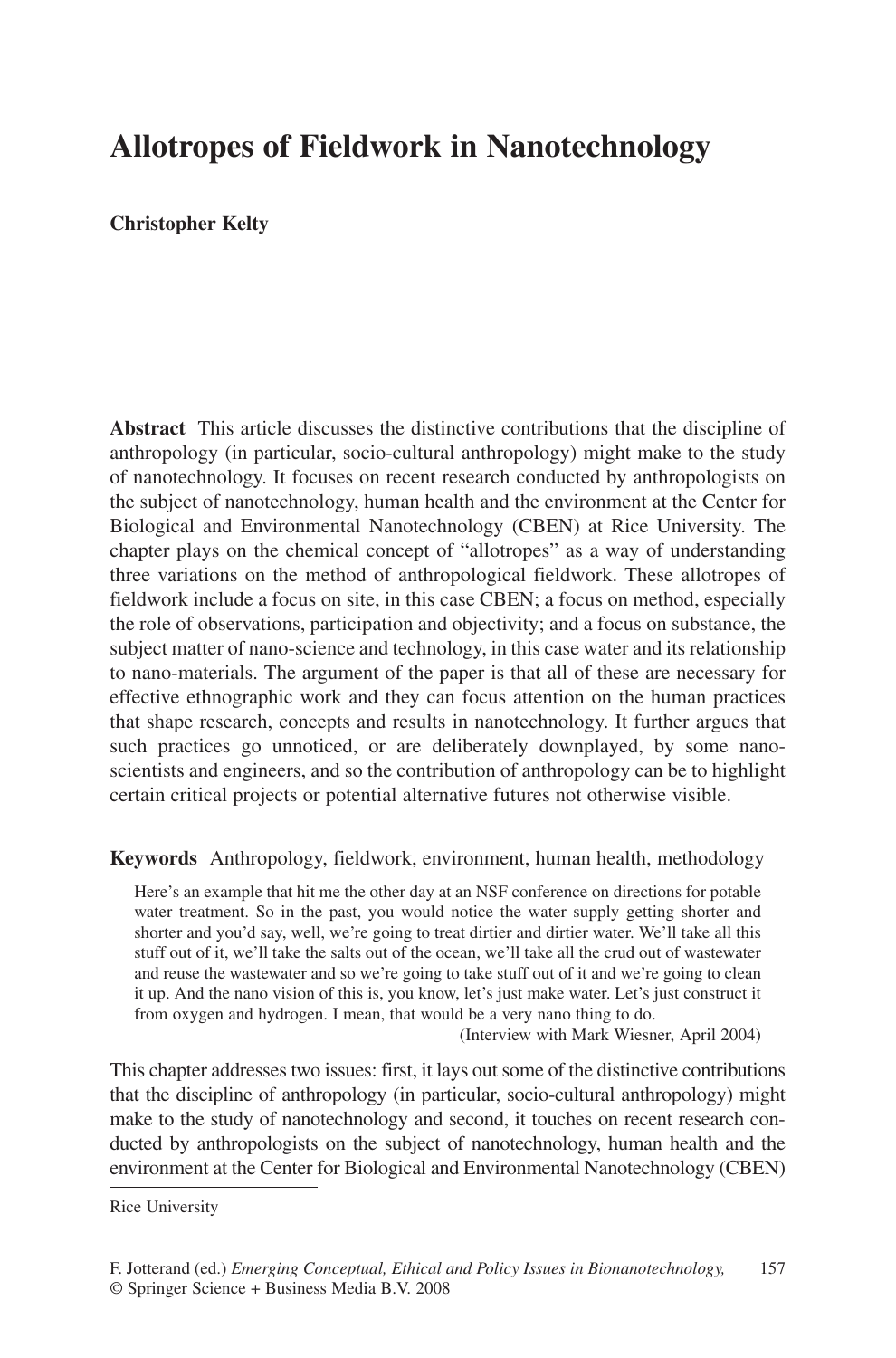at Rice University. The chapter plays on the chemical concept of "allotropes" as a way of understanding how variations on the focus and meaning of *ethnographic fieldwork* amongst scientists and engineers should be used to reveal aspects of nanotechnology that are not rendered accessible in any other way. Each allotrope examines ethnographic fieldwork from a different organizing perspective. The first allotrope considers the *site*, in this case CBEN, as that which organizes research; the second allotrope considers *method* as an organizing force; and the third allotrope looks at *substance* or subject matter as the organizing force. The argument of the paper is that all of these are necessary for effective ethnographic work to reveal something that is not already known by the actors, or obvious from a review of the literature. Effective anthropological fieldwork in areas of emerging science and technology can focus attention on the human practices that shape research, concepts and results, but go unnoticed, or are deliberately downplayed by scientists and engineers, and ultimately contribute to certain kinds of critical projects that emerge from within science.

# **Allotropes of Fieldwork**

Among social science disciplines, it is fair to say that none is as ecumenical, pluralistic, and even internally contradictory as that of anthropology. Few other disciplines are at home researching everything from archaeological origins of complex society to cosmopolitanism in modern Greece; from primate genetics to sexual behavior among Indian trans-gendered prostitutes. The range of work brings with it a concomitant range of methodological tools and approaches, ranging from symbolic analysis to archaeological investigation to DNA sequencing and comparison. A key component present across many of these methods in anthropology, however, is *fieldwork*. Fieldwork encompasses participant-observation, interview and dialogue, collaboration and critique. It is as central, if not more, to the definition of anthropology as any theoretical concern with the human (*anthropos*).

Although this chapter consists primarily of socio-cultural anthropology with an emphasis on elites and contemporary complex societies, one might well imagine the various ways in which many of the sub-fields of anthropology could become interested in aspects of nanotechnology. Medical anthropologists (and especially bio-medical anthropologists studying contemporary high-tech medicine) might be interested in the emerging therapies for cancer that make use of gold nano-shells and nano-rods. Linguistic anthropologists interested in creolization or pidginzation should find a fascinating project for study in the attempt to forge new nomenclatures and standards for nano-scale particles and materials. Archaeologists who theorize about tool use might see something of value in the claims for "human enhancement" so often promised by nanotechnologists (see Stone, n.d.).

Fieldwork in anthropology thus has a variety of "allotropes" – to play on one of the key concepts in a basic understanding of nanotechnology. Allotropes are the diverse shapes a single element can take, depending on the arrangement of the bonds between the atoms. The resulting materials can have vastly different thermal, electrical and structural properties. Carbon, for example, has diamond, graphite, and buckminsterfullerenes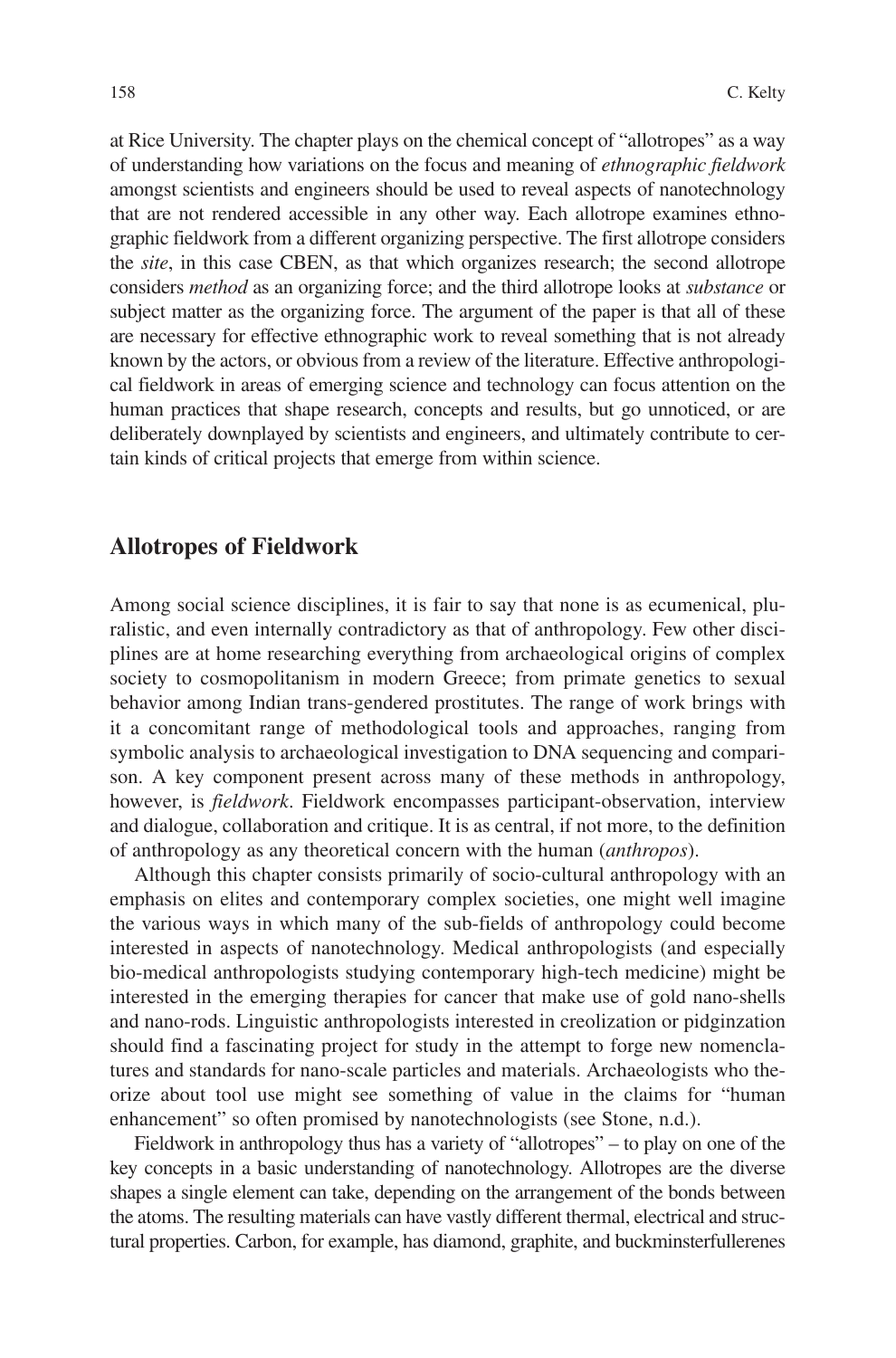(buckyballs) among its allotropes. If fieldwork is the "carbon" of anthropology, then its arrangement and structure can yield similarly diverse results, depending on the tools and techniques used – depending on whether questions are being answered or hypotheses generated, and on the length, locale, and style of interaction that is imagined (Marcus & Fischer, 1986; Marcus, 1995, 1998; Gupta & Ferguson, 1997, 2002). Without pushing the simile too far, these allotropes of fieldwork can in turn have very different properties; some fieldwork projects are extremely flexible and robust – engaged in a kind of studied curiosity without explicit questions. Others are rigidly defined, seeking "qualitative" answers through survey, interview or dialogue. The version of socio-cultural anthropology presented here is primarily focused on fieldwork that starts *in medias res* – especially among things that appear to be novel, surprising or emergent, such as nanotechnology. In this setting, one might organize one's fieldwork into one of three possible allotropes: site, method and substance.

The most obvious defining factor of fieldwork can be that of the **site**. Site can be a classical geographic locale – a village, a street corner, a café, a lab – but more often today it is defined with respect to some kind of conceptual object as well – state surveillance and policing, economic development or identity politics, for instance. Objects that travel are also common reference points – sacred objects, commodities and artworks; or more often, money, policies and legal documents. Site allows for a way of keeping track of connections and social actions that make up a particular problem area. However, it is also the case that there are frequently issues that impinge on one site, but are not easily visible within it – the most common such situation is the effects of global institutions, or global financial capitalism on the lives and work of local populations in specific local contexts. If site alone defines an anthropological project, then the demand for novelty in method and or substance is high, since there is little analytic depth in simply choosing a particular site.

A second mode of defining fieldwork is that of **method**. At a very basic level, method concerns the what, where, who, when, and why of field research. In closely bounded settings (a village, a bar or a lab) these are easier to define than in the changed global conditions within which most anthropologists must now operate – alongside experts and fellow social scientists whose goals are different in kind from those of the socio-cultural anthropologist. For instance, the manner in which an anthropologist looks at "the economy" is quite different from how an economist might; similarly, the mental life of individuals can be approached much differently by the symbolic anthropologist than the manner in which a psychologist or cognitive scientist might approach it; furthermore, the fact that these experts – economists and cognitive scientists, for instance – are the principal actors defining what economies and brains are, makes the work of the anthropologist doubly challenging. Method, in this context, consists of questioning the foundations not only of the discipline of anthropology, but those of other disciplines as well. This immodest approach is risky, needless to say, and usually requires a significant investment in time and learning to carry out. It also suggests that anthropology often, though not always, will take a position of critique vis-à-vis neighboring disciplines. If method is the defining focus of an anthropological project, sites and subjects are in danger of proliferating wildly.

Finally, **substance** can also define the structure of fieldwork. Substance suggests not simply a tangible substance, but the "subject matter" of a study. The "politics of oil and energy" for instance, might define a set of sites and methods for investigation;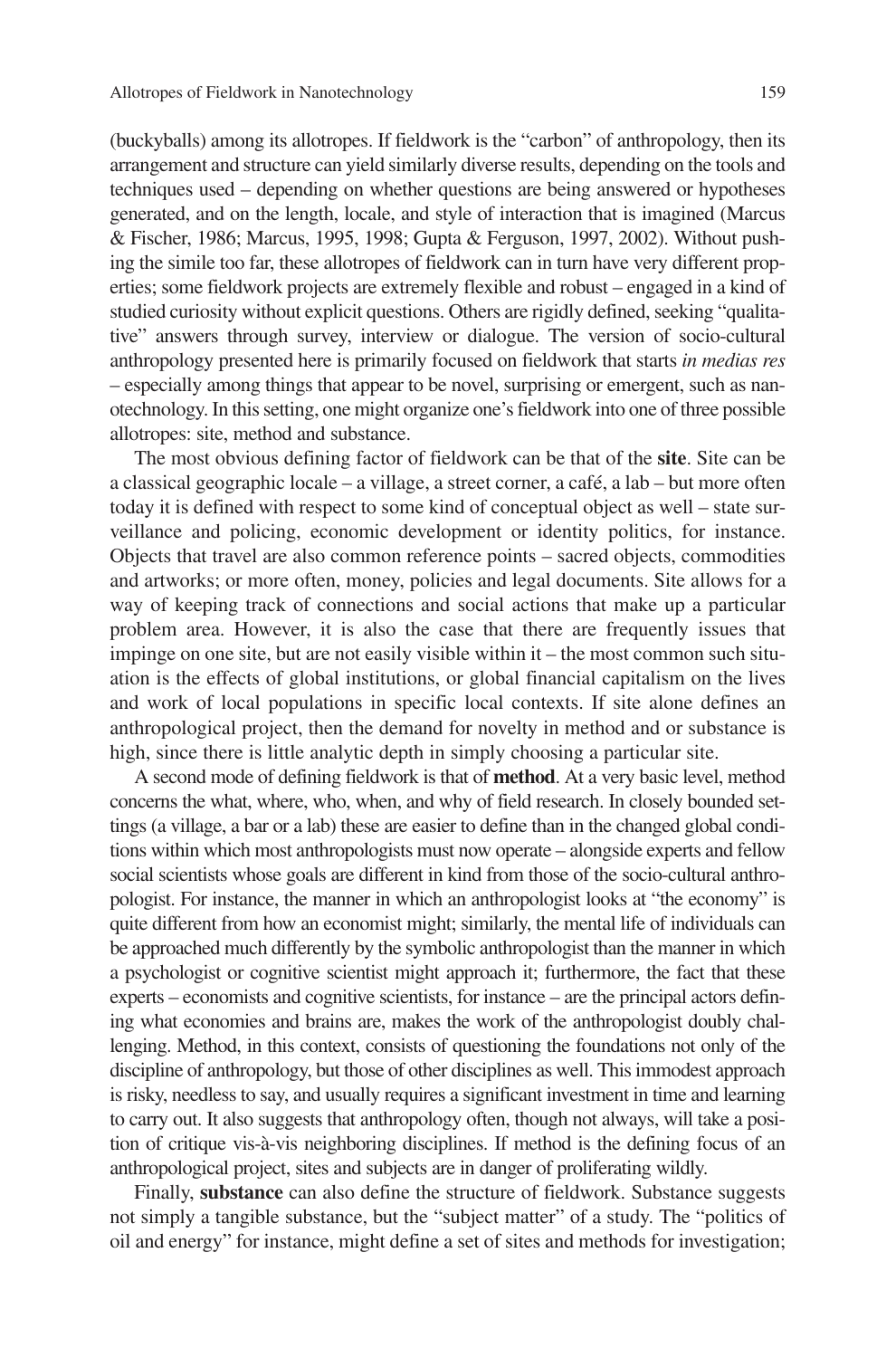"human rights law" similarly might imply a number of possible sites and methods for achieving an anthropological understanding of the changing substance and definition of what counts as human and what as rights. By defining a topic in terms of substance, an anthropologist can avoid some of the traps of a too narrowly defined site-based project or too strictly defined a methodology, by being more flexible with respect to possible sites, people and forms of investigations. By the same token, a project defined only in terms of substance often faces the fact that other researchers in other disciplines have already staked out particular substances – and the question returns: what is distinctive about the anthropologist's observations?

In the remainder of this paper, I present each of the allotropes with respect to a project in the anthropology of nanotechnology. First, a description of the specific site within which the bulk of our research is carried out, and a detailed description of why the site is both distinctive and partially representative of emerging nanotechnology; second, a series of methodological approaches that can help orient the epistemological questions about the goal of an anthropology of nanotechnology; and third a focus on substance – in this case, water, and its relevance to nanotechnology – that has emerged by virtue of the combination of site and method.

## **Allotrope: Site**

Rice University's Center for Biological and Environmental Nanotechnology (CBEN) was funded by the National Science Foundation in 2001, as part of the National Nanotechnology Initiative. Rice's presence in Nanotechnology has been significant given its small size (less than 4,000 graduate and undergraduate students and around 500 full-time faculty). This has been due in large part to the work of two committed Rice faculty; the scientific patron, recently deceased Nobel laureate Richard Smalley, and the political patron, former science adviser to Clinton, Neal Lane. Both men have been extremely well respected on campus, and have had signi-ficant influence over the direction of university vision and funding over the last 15 years.

The Center for Biological and Environmental Nanotechnology, however, is an unusual center for Rice to have – given the fact that Smalley, and many other campus scientists work primarily on the chemistry and engineering of fullerenes (especially buckminsterfullerenes, for which Smalley, Robert Curl and Harold Kroto were awarded the Nobel prize in 1996, and Single Walled Carbon Nanotubes, discovered in 1991). One might expect a center devoted to fullerene chemistry or the chemical engineering of nanotubes, or a center aimed specifically at contributions to the homegrown energy industry – not a center explicitly identified with the environment and biology.

CBEN was an idea hatched by chemist Vicki Colvin and Environmental Engineer Mark Wiesner and it includes chemists, physicists, environmental and civil engineers, chemical engineers and lately, two anthropologists. The center is one of 14 that were initially funded by NSF, modeled on their Science and Technology Center program, but focused in areas of interest in Nanotechnology. Of the 14 initial centers, and the handful of others recently funded, CBEN stands out as the only science and engineering center with any emphasis on human and environmental issues (see Box 1: NNI NSE Centers).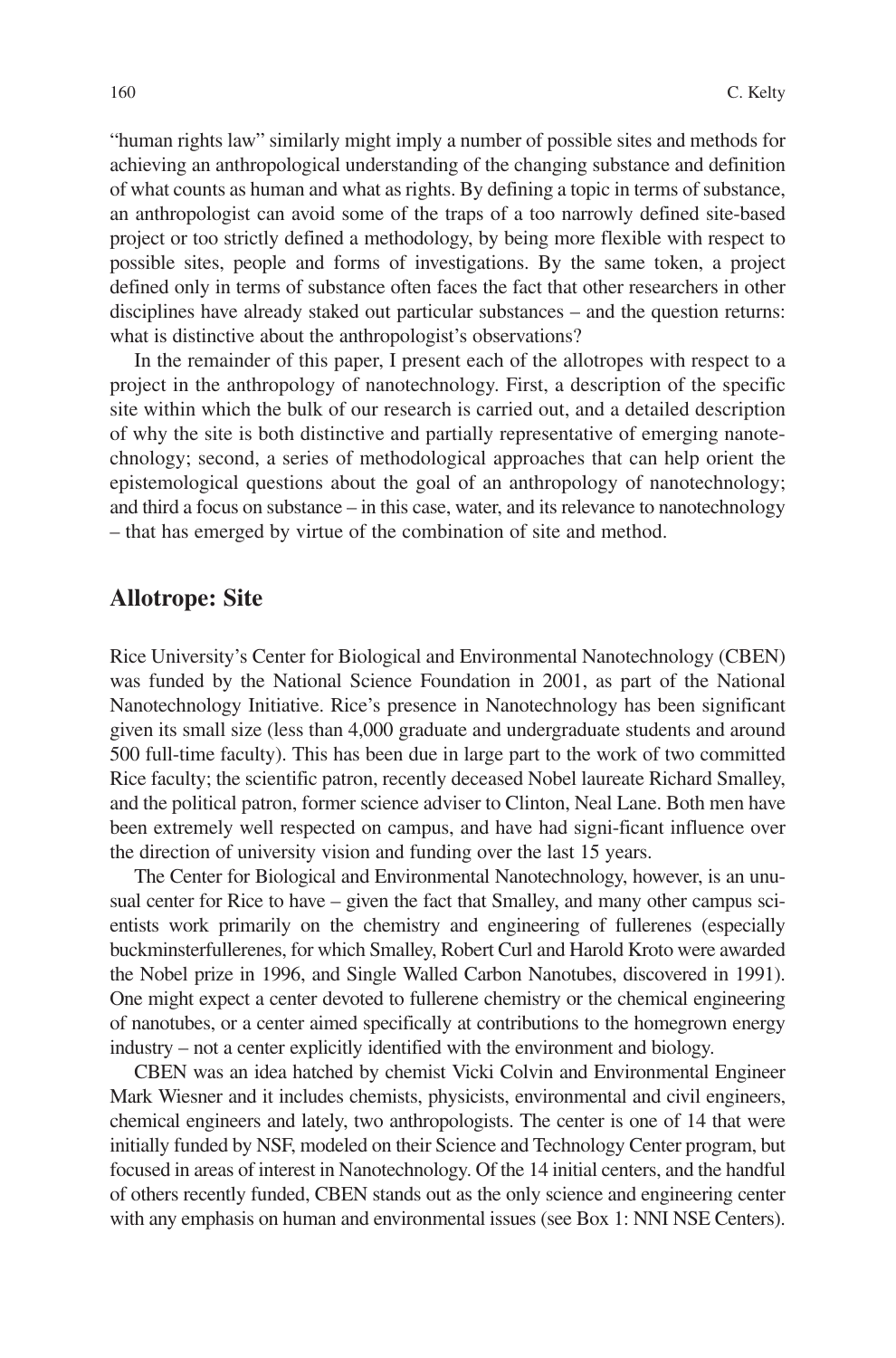|               | $\begin{array}{c}\n\end{array}$<br>nano/info/centers.j<br>Prop. I | Institution                  | PI name                                                     | Proposal title                                                    | (estimation at the<br>award) 5 years<br>NSF award | obligated in<br>NSF funds<br>FY 2005 |
|---------------|-------------------------------------------------------------------|------------------------------|-------------------------------------------------------------|-------------------------------------------------------------------|---------------------------------------------------|--------------------------------------|
|               | 5<br>011779                                                       | Columbia<br>Univ.            | James Yadley jy307 $@$<br>212-854-3265<br>columbia.edu      | Transport in Molecular<br>Center for Electron<br>Nanostructures   | \$10,800,000                                      | \$2,150,000                          |
| $\mathcal{C}$ | 0117770                                                           | Cornell Univ.                | cornell.edu 607-255-2103<br>Robert Buhrman rab8@            | Center for Nanoscale<br>Systems                                   | \$11,600,000                                      | \$2,668,000                          |
| 3             | 0117792                                                           | Polytech Inst.<br>Rensselaer | Richard Siegel rwsiegel@<br>rpi.edu 518-276-8846            | Center for Directed<br>Nanostructures<br>Assembly of              | \$10.000,000                                      | \$2,000,000                          |
| 4             | 0117795                                                           | Harvard Univ.                | Robert Westervelt nsec@<br>deas.harvard.edu<br>617-496-3275 | Science for Nanoscale<br>Device Applications<br>Systems and their | \$10,800,000                                      | \$2,358,000                          |
| 5             | 0118025                                                           | Northwestern<br>Univ.        | Chad Mirkin c-mirkin@<br>northwestern.edu<br>847-491-5784   | Nanotechnology<br>Institute for                                   | \$11,100,000                                      | \$2,450,000                          |
| $\circ$       | 0118007                                                           | Rice Univ.                   | Vicky Colvin colvin@ruf.<br>rice.edu 713-348-8212           | Center for Biological<br>and Environmental<br>Nanotechnology      | \$10,500,000                                      | \$2,474,861                          |
| 7             | 0327077                                                           | Angeles<br>UC <sub>Los</sub> | Xiang Zhang xiang @seas.<br>ucla.edu 310-206-7699           | Center for Scalable and<br>Nanomanufacturing<br>Integrated        | \$17,658,208                                      | \$2,827,493                          |
|               |                                                                   |                              |                                                             |                                                                   |                                                   | (continued)                          |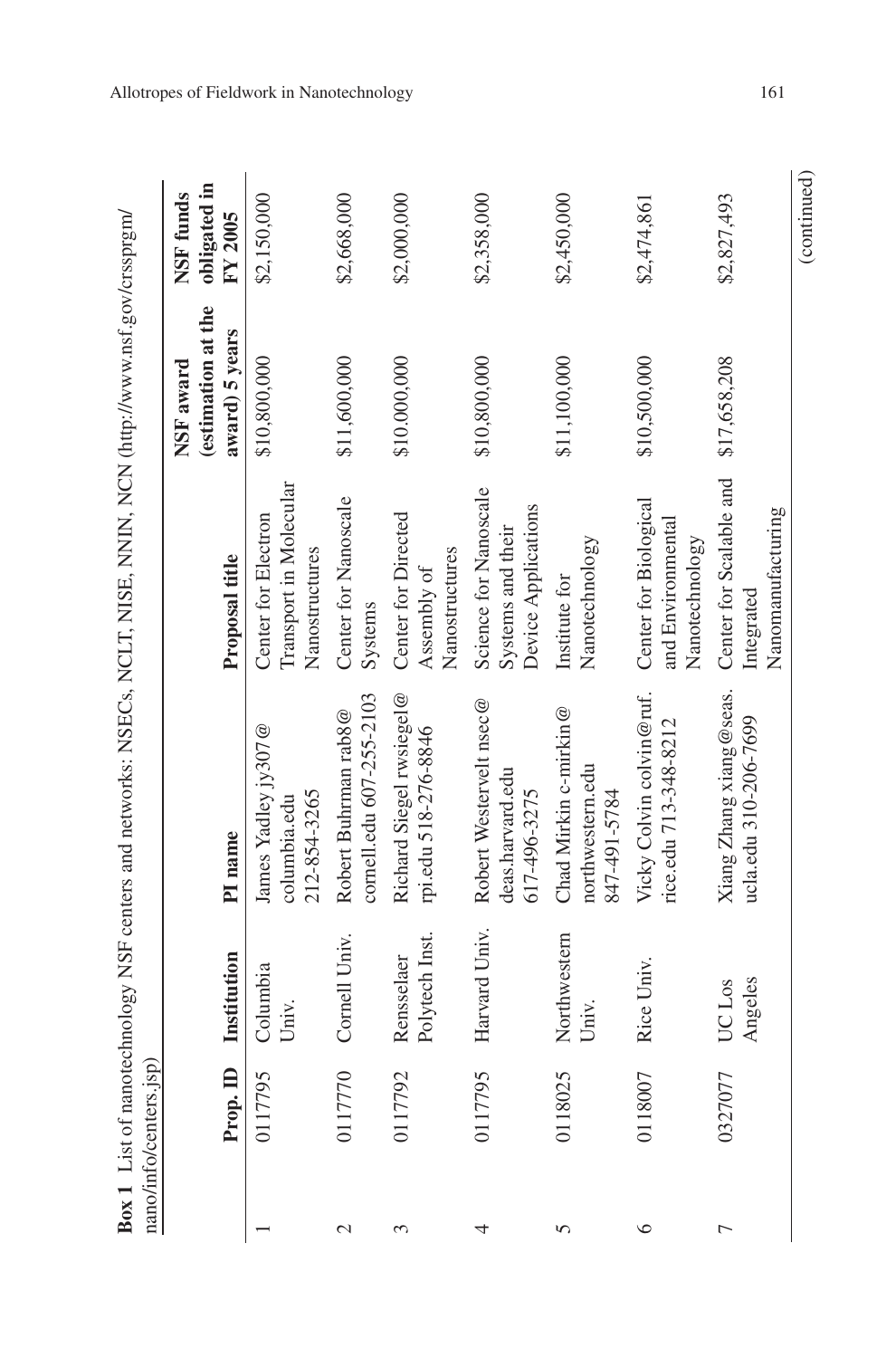|                | <b>Box 1</b> (continued) |                          |                                                                    |                                                                  |                                 |                           |
|----------------|--------------------------|--------------------------|--------------------------------------------------------------------|------------------------------------------------------------------|---------------------------------|---------------------------|
|                |                          |                          |                                                                    |                                                                  | (estimation at the<br>NSF award | obligated in<br>NSF funds |
|                | $\triangle$<br>Prop.     | Institution              | PI name                                                            | Proposal title                                                   | award) 5 years                  | FY 2005                   |
| $\infty$       | 0328162                  | Champaign<br>Univ. of    | Placid Ferreira pferreir@<br>Illinois Urbana uiuc.edu 217-333-0639 | Chem-Electr-Mechan<br>Center for Nanoscale<br>ical Manufacturing | \$12,530,745                    | \$2,516,749               |
| $\overline{4}$ | 4<br>042591              | UC Berkeley              | Alex Zettl azettl@physics.<br>608-265-8171<br>berkeley.edu         | Center for Integrated<br>Nanomechanical<br>Systems               | \$11,910,000                    | \$2,400,000               |
|                | 0425826                  | Northeastern<br>Univ.    | busnaina@coe.neu.edu<br><b>Ahmed Busnaina</b><br>617-373-2992      | Center for High Rate<br>nanomanufacturing                        | \$12,376,000                    | \$2,450,000               |
|                | 0425626                  | Ohio State<br>Univ.      | Ly James Lee leelj@che.<br>eng.ohio-state.edu<br>614-292-2408      | Center for Affordable<br>Nanoengineering                         | \$12,923,000                    | \$2,573,000               |
| $\circ$        | 0425780                  | Pennsylvania<br>Univ. of | Dawn Bonnell bonnell@<br>sol1.lrsm.upenn.edu<br>215-898-6231       | Center for Molecular<br>Function at the<br>Nanoscale             | \$11,426,000                    | \$2,250,000               |
| $\mathbf{13}$  | 0425897                  | Stanford Univ.           | Kathryn Moler kmoler@<br>650-723-6804<br>stanford.edu              | Center for Probing the<br>Nanoscale                              | \$7,459,709                     | \$1,467,000               |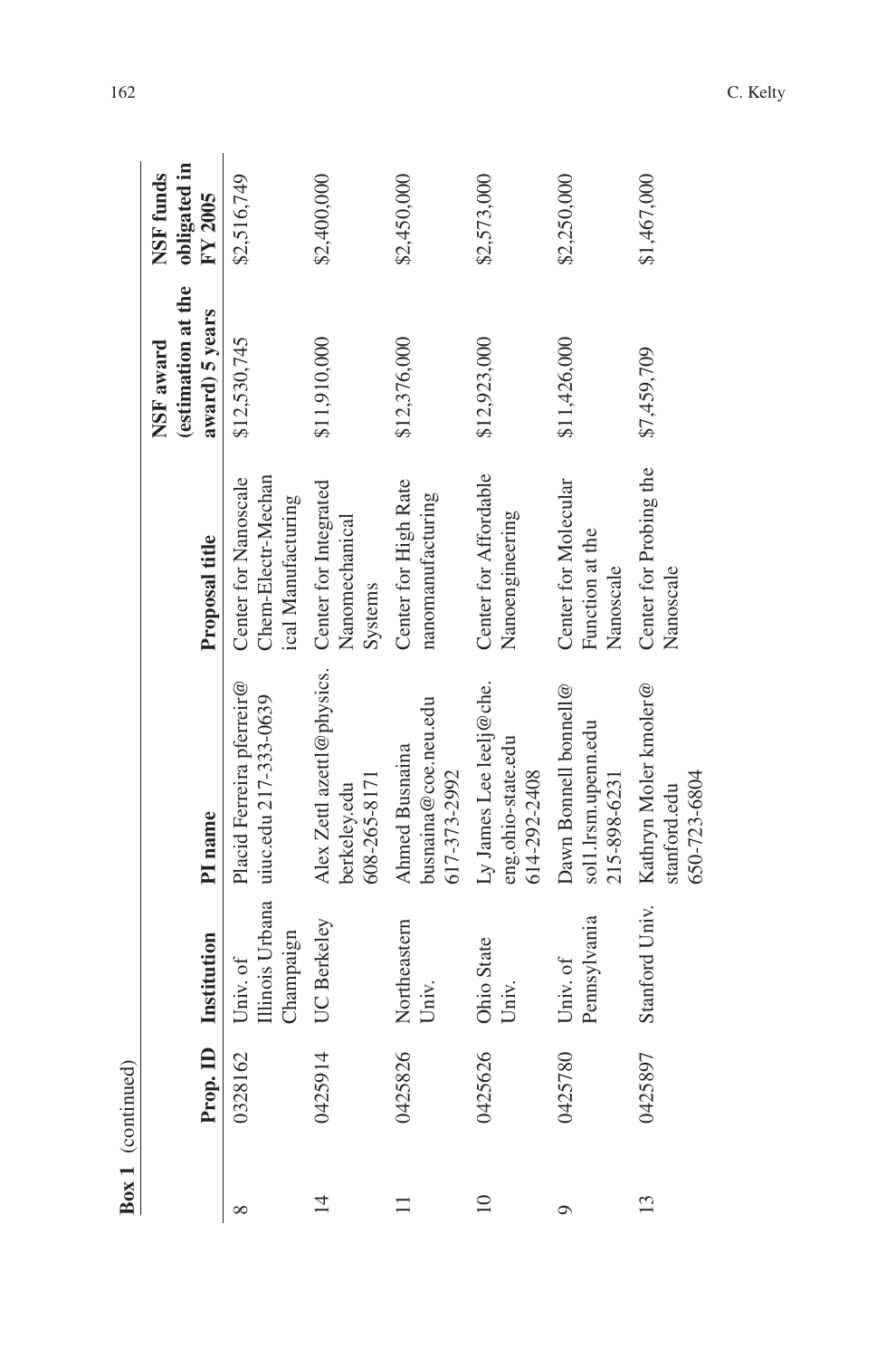| \$2,610,000                                                            | \$1,335,000                                                | \$1,050,000                                                  | \$275,000                                | \$325,000                                          |                                   | \$36,180,103 |                                                                           | \$80,001                                                   | \$4,500,000                                             | \$4,580,001 | (continued) |
|------------------------------------------------------------------------|------------------------------------------------------------|--------------------------------------------------------------|------------------------------------------|----------------------------------------------------|-----------------------------------|--------------|---------------------------------------------------------------------------|------------------------------------------------------------|---------------------------------------------------------|-------------|-------------|
| \$13,365,000                                                           | \$6,155,000                                                | \$4,970,000                                                  | \$1,475,000                              | \$1,625,000                                        |                                   |              |                                                                           | \$15,000,000                                               | \$20,000,000                                            |             |             |
| Center for Templated<br>Assembly at the<br>Synthesis and<br>Nanoscale. | Nanotechnology in<br>Society Network_1                     | Society Network_2<br>Nanotechnology in                       | Society Network_3<br>Nanotechnology in   | Society Network_4<br>Nanotechnology in             | Nanomanufacturing<br>Hierarchical |              |                                                                           | Nanotechnology Center<br>Teaching (NCLT)<br>for Leming and | Nanoscale Informal<br><b>Science Eduction</b><br>(NISE) |             |             |
| Paul Nealey nealey@engr.<br>wisc.edu 608-262-5434                      | David Guston david.<br>guston@asu.edu<br>$(480)727 - 8787$ | Bruce Bimber bimber@<br>polsci.ucsb.edu<br>$(805)893 - 3860$ | Davis Baird db@sc.edu<br>$(803)777-4166$ | Richard Freeman freeman@<br>nber.org (617)868-3900 |                                   |              | Centers from the Nanoscale Science and Engineering Education solicitation | Robert Chang r-chang@<br>northwestern.edu<br>847)491-3598  | mos.org (617)589-0282<br>Lawrence Bell lbell@           |             |             |
| Wisconsin<br>Univ. of                                                  | ASU                                                        | <b>UCSB</b>                                                  | <b>USC</b>                               | Harvard Univ.                                      |                                   |              |                                                                           | Northwestern<br>Univ.                                      | Museum of<br>Science                                    |             |             |
| 0425880                                                                | 0531194                                                    | 0531184                                                      | 0531160                                  | 0531146                                            | In review                         |              |                                                                           | 0540658                                                    | 0532536                                                 |             |             |
| 12                                                                     | 15a                                                        | 15b                                                          | 15c                                      | 15d                                                | $\overline{16}$                   |              |                                                                           |                                                            | $\mathcal{L}$                                           |             |             |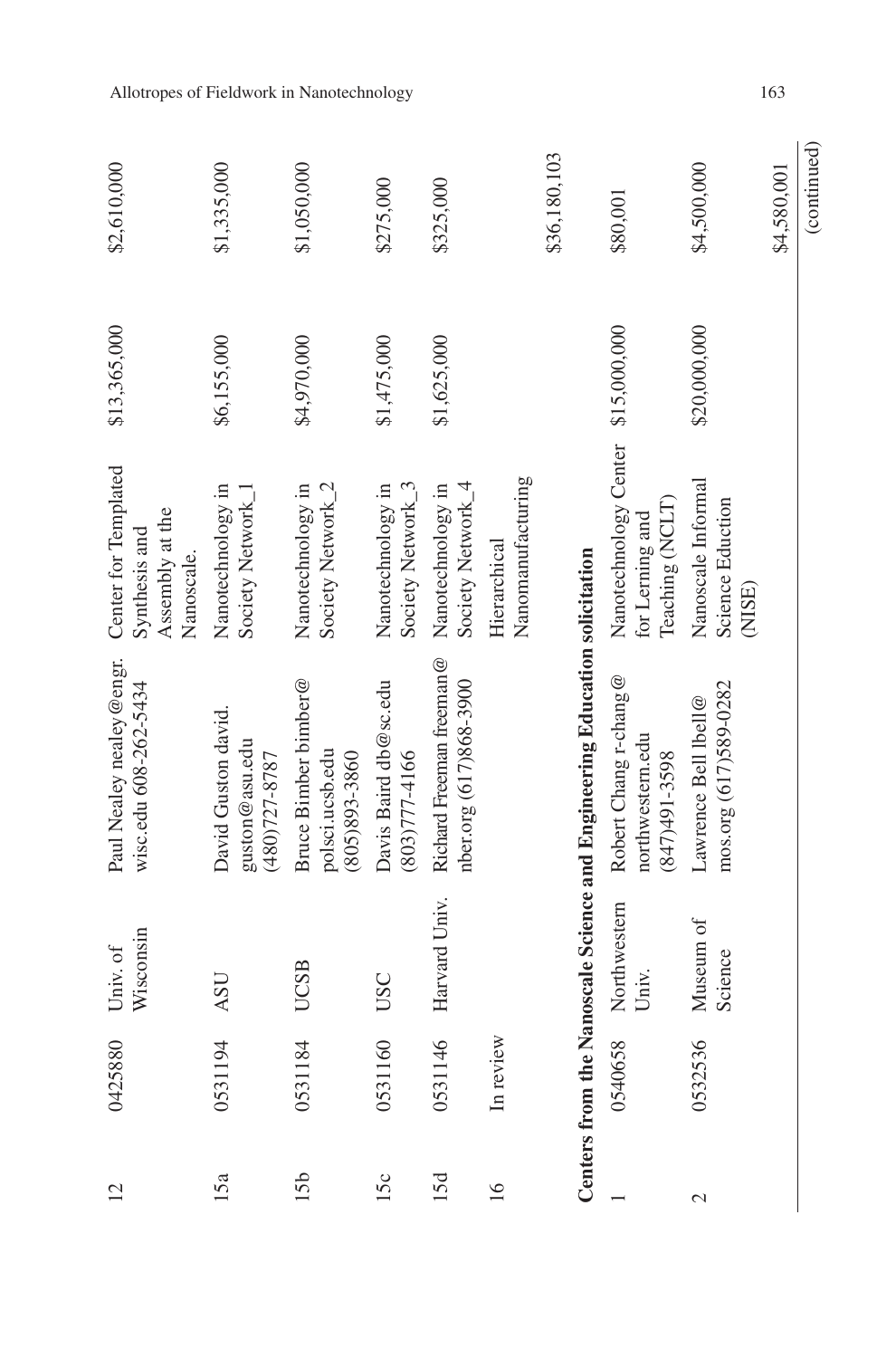| <b>Box 1</b> (continued) |         |                                           |                                                                                                                                                                                                                                            |                                                                     |                                |                           |
|--------------------------|---------|-------------------------------------------|--------------------------------------------------------------------------------------------------------------------------------------------------------------------------------------------------------------------------------------------|---------------------------------------------------------------------|--------------------------------|---------------------------|
|                          |         |                                           |                                                                                                                                                                                                                                            |                                                                     | estimation at the<br>NSF award | obligated in<br>NSF funds |
|                          | Prop.   | <b>D</b> Institution                      | PI name                                                                                                                                                                                                                                    | Proposal title                                                      | award) 5 years                 | <b>FY 2005</b>            |
|                          |         |                                           | NSF Networks and centers that complement the NSECs                                                                                                                                                                                         |                                                                     |                                |                           |
|                          | 0335765 | University-<br>Endowed<br>Cornell         | cornell.edu 607-254-6254<br>Sandip Tiwari st222@                                                                                                                                                                                           | Infrastructure Network<br>Nanotechnology<br>National<br><b>ANNE</b> | \$35,000,000                   | \$7,000,000               |
| $\mathcal{C}$            | 0228390 | Purdue Univ.                              | Mark Lundstrom lund-<br>stro@purdue.edu<br>765-494-3515                                                                                                                                                                                    | Nanotechnology (NCN)<br>Computational<br>Network for                | \$2,848,333                    | 2,848,333                 |
| 3                        | 987677  | University-<br>Endowed<br>$_{\rm Comell}$ | Barbara Baird bab13@<br>$(607)255 - 4095$<br>cornell.edu                                                                                                                                                                                   | Nanobiotechnology<br>Center (ENG)<br>STC: The                       | \$20,000,000                   | \$3,986,814               |
|                          |         |                                           |                                                                                                                                                                                                                                            |                                                                     |                                | \$13,835,147              |
|                          |         |                                           | There are 15 Nanoscale Science and Engineering Centers (NSECs): Six awards were made in FY 2001, two new awards in FY 2003, six new awards in<br>FY 2004, one new award in FY 2005. Each award for 5 years, renewable for another 5 years. |                                                                     |                                |                           |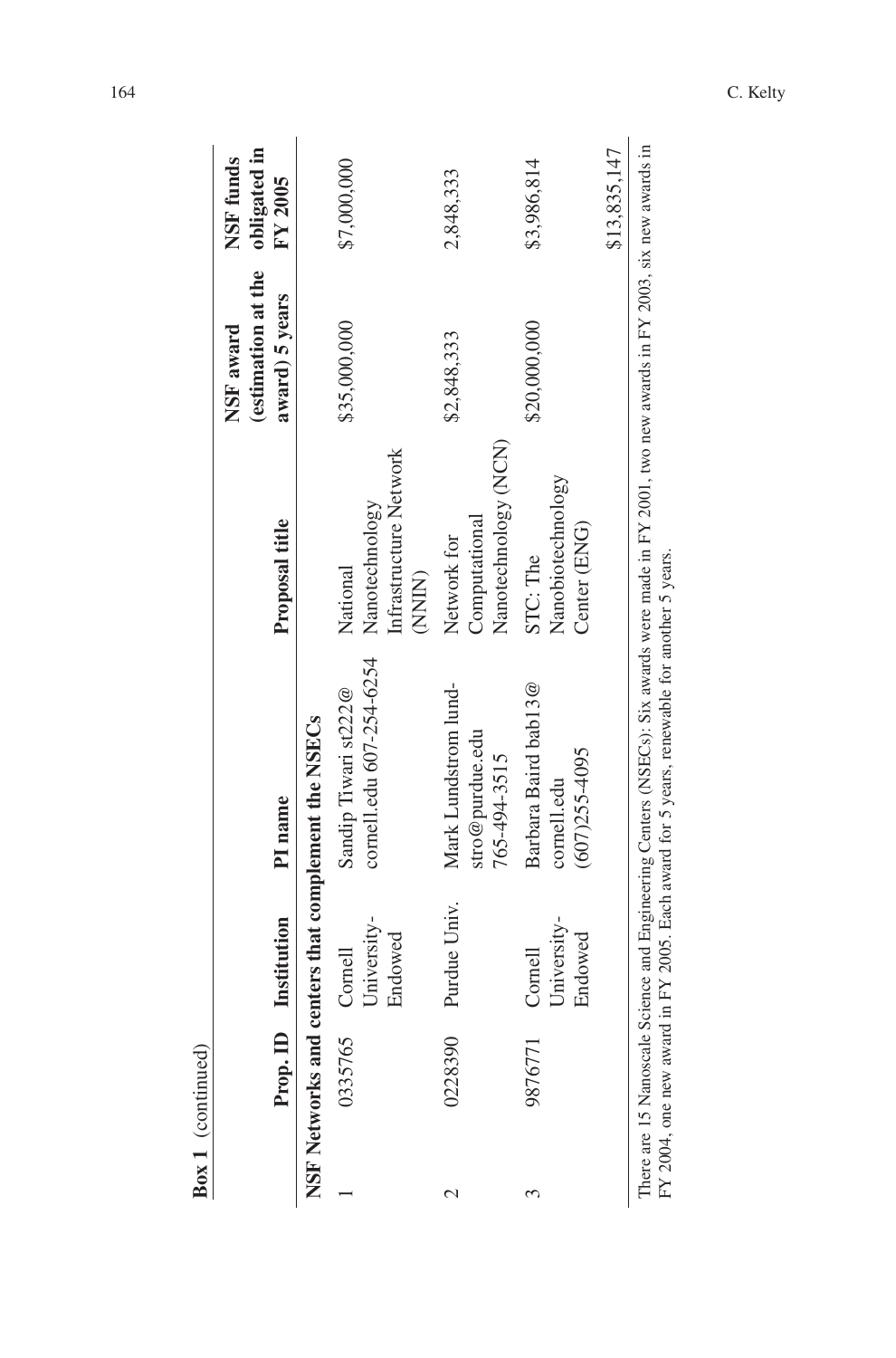The trade-offs involved in making such a center happen are not insignificant, they will be explored in more detail in the third section.

CBEN, and the other centers like it, are NSF Centers whose mission is more complex than simply the performance of research. Unlike a simple grant for a research project, the center model assumes that research projects need to be *precipitated* in some way – and that rather than the NSF in DC attempting to second-guess the wide range of possible research directions in the area of science and technology, they might "outsource" some of that activity to focused centers. The centers, thus, are charged with promoting – and funding – research in their areas, locally, in the disciplinary sense, and usually in the regional sense (though many are also "networked" across many universities).

It is important to note, therefore, that both the NSF and CBEN are involved in the same kinds of "meta-theoretical" or "meta-research" attempts to define what constitutes research in nanotechnology. For many people who have been involved in nanotechnology, the period between 2000 and 2005 appears to have been one in which a large amount of money was available, resulting in a concomitant re-definition of a very wide variety of research as "nanotechnology". Nowotny et al. (2001) for instance, suggest that nanotechnology is a classic form of "weakly contextualized" science – precipitated in large part by political goals that involve ensuring national competitiveness in nanotechnology. The implication being that a very large number of people who claim to do nanotechnology are simply continuing research directions that long predate the NNI, and may have nothing to do with the presumptive core vision of nanotechnology.

While it may be the case that many scientists have done just such a thing, it does not, therefore, mean that there is no content to nanotechnology, and the existence of multiple centers (in addition to trade and industry associations, conferences, publications, and other standard organs of scientific practice) should be understood as an active transformation – possibly even *creation* – of the definition of nanotechnology. Indeed, prior to the funding of these centers, the most common definition of nanotechnology came from K. Eric Drexler and the Foresight Institute and their notion of bottom-up molecular manufacturing. Drexler and those who followed his vision were indeed very specific about what they suggested nanotechnology would encompass, and what it would not, citing various authorities along the way to bolster their case (Regis, 1996; Toumey, 2005).

Thus the creation of 14 diverse centers essentially inverted this situation by considerably broadening the various definitions of nanotechnology that circulate; this transformation was perceived by Drexler as the dilution and destruction of the vision of molecular manufacturing (Drexler, 2004). The success involved in creating the NNI was the failure in his eyes of focusing scientific energy on a specific problem. But for many new participants, this broadening and refocusing of the possible definitions of nanotechnology has been a welcome change, especially those made uncomfortable by the more radical and utopian fears and desires of Drexler and followers (Baum, 2003). Meanwhile, at least some philosophers and ethicists have busied themselves with the question of the distinctiveness of nanotechnology (Khushf, 2004; Dupuy, 2004a, b)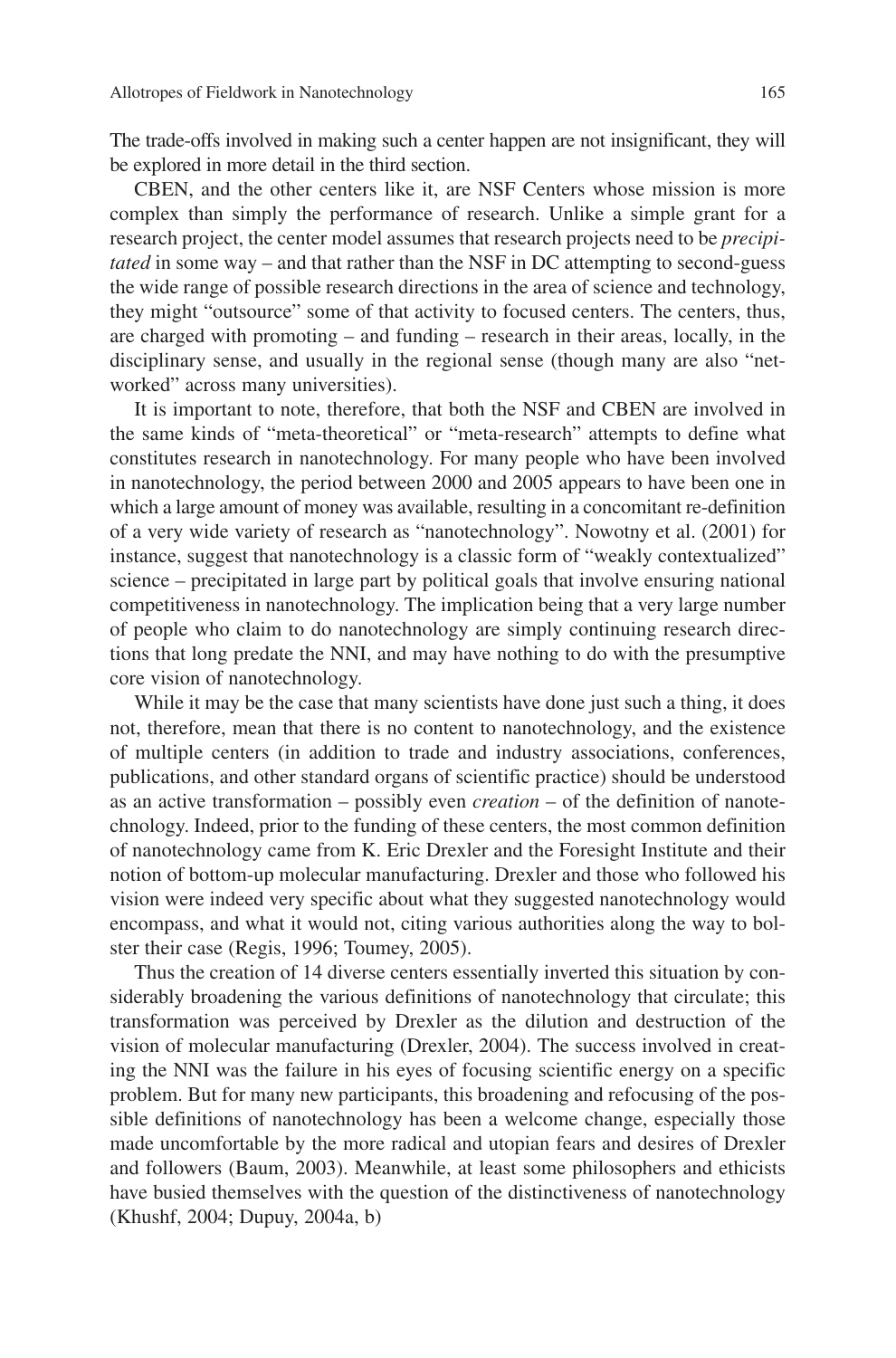The fact remains, however, that most of the NSF Centers in nanotechnology are devoted not only to scientific and technical work but to what might be called the supporting activity of defining nanotechnology, disseminating ideas about it, educating various publics and stakeholders, communicating with the media, and in general, trying to do more than simply promote research amongst scientists and engineers, but to build a constituency of support for the center's activities far beyond the laboratory. Indeed, the continued existence of these centers after the initial 5 years, will hinge on their importance to the University, or to funding agencies or corporate interests beyond the NSF.

How then, has CBEN been defining its activities? Because of the close relationship between the chemical industry and the chemical engineers on the Rice faculty, CBEN's self-presentation starts this way: "[CBEN] aims to shape nanoscience into a discipline with the relevance, triumphs, and vitality of a modern day polymer science." The reference point is strategic – it appeals to chemical engineers, and it sets the boundaries within which it is possible to imagine a definition of nanotechnology as a kind of materials science. The relationship that materials science has to issues of human health and environmental safety.

But CBEN is also aimed at something much more general, in terms of the theoretical disposition of its research – they refer to this as the "wet/dry interface":

Water, the most abundant solvent present on Earth, is of unique importance as the medium of life. The Center's research activities explore this interface between nanomaterials and aqueous systems at multiple length scales, including interactions with solvents, biomolecules, cells, whole-organisms, and the environment. These explorations form the basis for understanding the natural interactions that nanomaterials will experience outside the laboratory, and also serves as foundational knowledge for designing biomolecular/nanomaterial interactions, solving bioengineering problems with nanoscale materials, and constructing nanoscale materials useful in solving environmental engineering problems. http://cben.rice.edu/about.cfm?doc\_id = 4998

This definition of CBEN's research distinguishes it from other centers and other research sites by defining it in terms of the interaction of environment and materials, with specific reference to the central role of water, which would be obvious to chemists and chemical engineers. However, there is also a very strategic trade-off hidden in this description. On the one hand, scientists interested in promoting nanotechnology perceive a risk that emphasizing the negative effects of nanomaterials might have grave consequences on future funding. As a result, many scientists, including Richard Smalley, have actively sought to downplay such research, and even in some cases, actively deter funding and research into the hazard and exposure risks of nanomaterials. By the same token, there is a perception among an equal number of nanoscientists (and corporate representatives as well) that ignoring such potential dangers is precisely what has led to major problems in the past (for instance, in DDT, paraquat, GM foods, or asbestos). Hence there are also a number of scientists vocally calling for more research, not less, on safety, toxicity and hazard/exposure risks.

The bargain that was struck in CBEN  $-$  a necessary bargain in order to get Richard Smalley involved – is clear in the definition of the research above. CBEN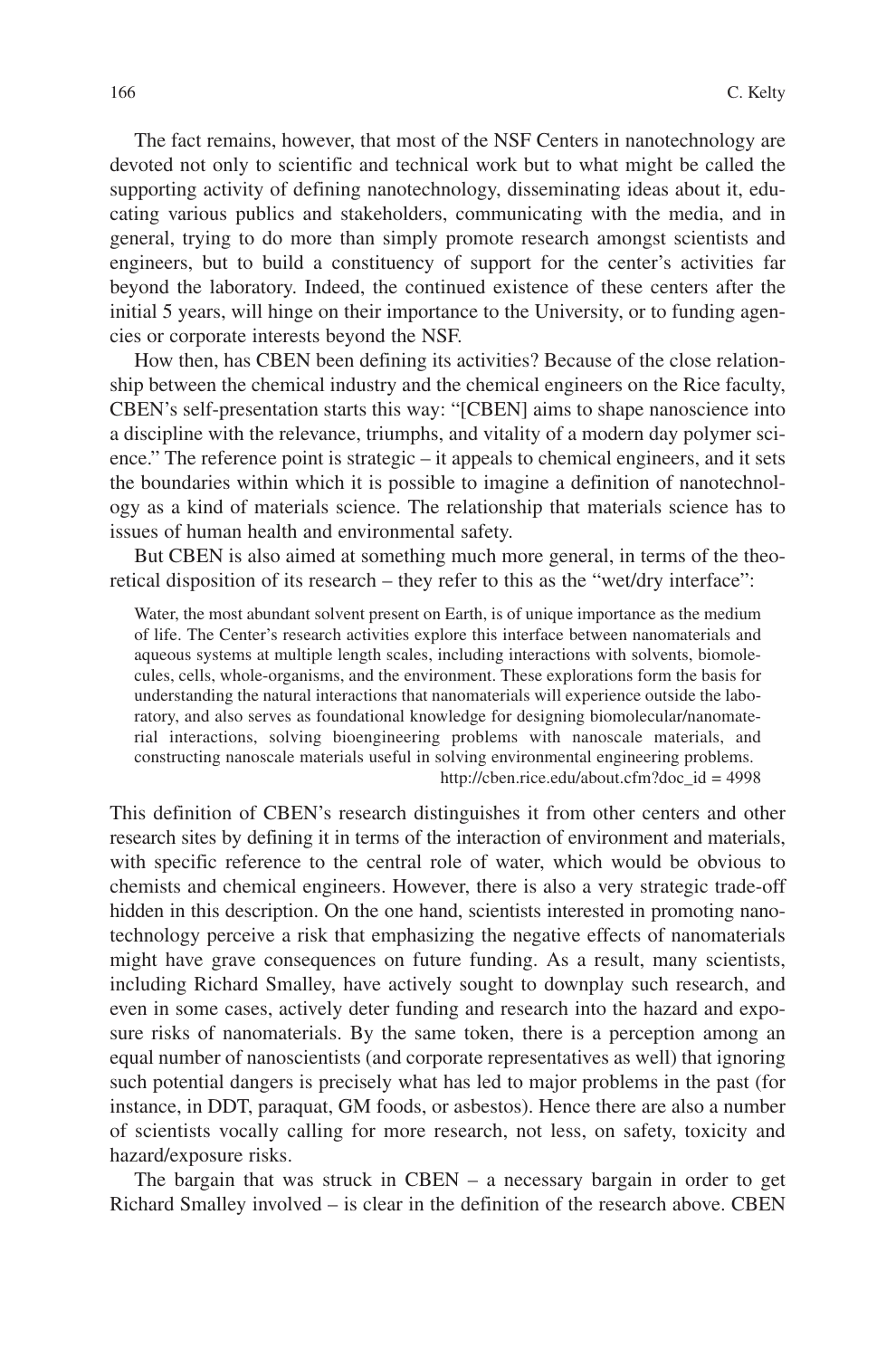funds projects that research and test nanomaterials for biological and environmental use – and it does not simply study the risks that they may or may not present. Despite how it might appear, this trade-off is not disingenuous. The two principals primarily responsible for creating CBEN have conducted research that fits this profile precisely: Vicki Colvin, a chemist, has in fact conducted toxicity studies even though this is not her primary research focus (Colvin, 2003), and Mark Wiesner, an environmental engineer, has created new nanomaterials for use in water filtration and fuel cells (Wiesner et al., 2003). Hence CBEN has involved itself in both the nanotech-for-environment and the dangers-to-environment sides of this definition. It may be, in fact, that it was this bargain that gave CBEN its distinctiveness, a bargain by which toxicity and hazard studies were included insofar as they take a positive role in the promotion of the responsible creation of new materials.

Like all the NSF Nanotechnology centers, CBEN's mission is broader than only research. CBEN also has as part of its mission, various forms of outreach, education, and public relations work. CBEN's attempt to manage the image of nanotechnology is part of its "meta-research" activities; part of the activity of defining what nanotech is, who it benefits and who it might threaten. Most of the work of outreach, education and public relations was motivated implicitly, if not explicitly, by what researchers in the Public Understanding of Science call the "deficit model" of scientific literacy – that the public, whoever they are lacking some quantity of scientific information, without which they are unable to properly assess the work and meaning of modern science, and may even, in some cases (as when they are manipulated by popular novels like Michael Crichton's *Prey* or fear-mongering Drexlerian scenarios of grey-goo) become dangerous to the future life and funding of nanotechnology as a research science (Sturgis & Allum, 2004). Education, research and public relations are therefore necessary to stem this tide of dangerous, false-thinking publics by increasing the quantity of scientific literacy in the world. CBEN is by no means alone in adopting this attitude, even if it has been widely critiqued. The result is that a significant focus of the small amount of social science research undertaken or promoted by CBEN is on the perception of the risks of nanotechnology – usually conceived of primarily as a consumer product, and not, despite the sophistication of CBEN's environmental focus, a systemic issue of production and planning. This approach raises the question of whether or not anthropologists would be more at home pursuing such research, defined in large part by the directors of CBEN, or more comfortable offering criticism of the questions – and thereby risk being ignored. We return to this issue in the next section.

Within CBEN, and in many other circles of the nanotech world, the most dangerous publics (in terms of potential impact on the future of nanotechnology research) tend to be environmental advocates and activists, ranging from groups such as Environmental Defense and the National Resources Defense Council to the most learned and deeply critical, the ETC Group. As a result of attempting to understand the dangers posed by publics – especially these groups – CBEN directors formed a kind of institutional bud-growth: another center called the International Council on Nanotechnology (ICON). ICON is an institution co-funded and run by industry partners, CBEN, and various environmental advocacy stakeholder groups.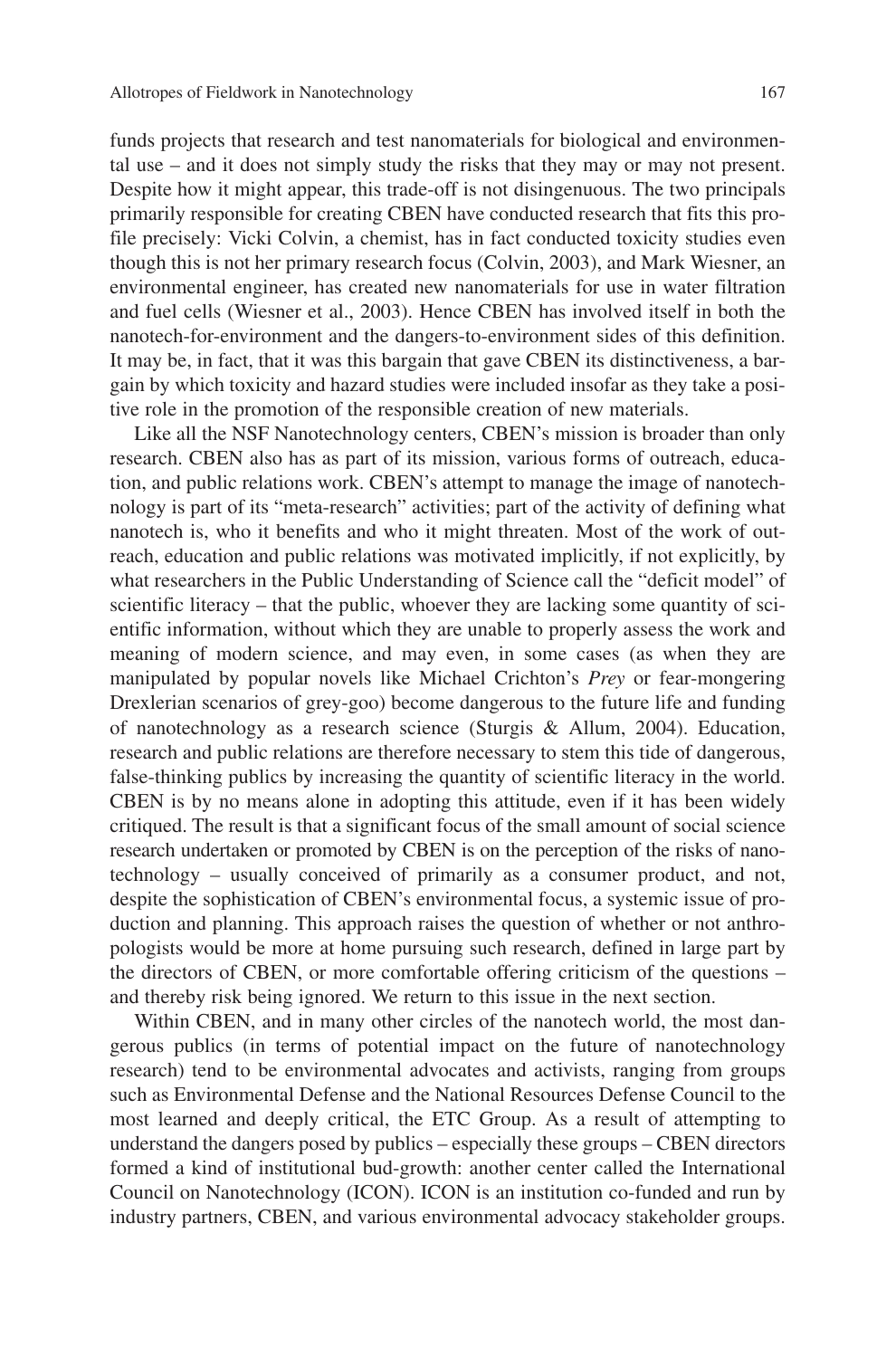It is intended to be as impartial as possible, serving only to facilitate the interests of the participating stakeholders. The corporations involved are those who simultaneously have some of the biggest goals for developing nanotechnology, such as the cosmetic company Loreal and chemical company DuPont – but they are also those with the deepest concerns about the management of the risk and hazard of new nanotech, like the Swiss Re reinsurance corporation, whose experience with the banning of GM foods in Europe made them hyper-sensitive to the problems of ignoring potential risks.

ICON was inaugurated in summer of 2005. The immediate need for ICON arose out of a desire to meet the potential publics halfway – but since "the public" as such has no secretary to call, and no email address, ICON effectively narrows down the definition of public to the stakeholders perceived to be most important to – or critical of – nanotechnology research. Coordinating various groups – university, industry (including not just manufacture, but as the case of Swiss Re makes clear, other kinds of corporate observers), environmental advocacy, activist and social movement groups – required some kind of "independent" organization. As of this writing, ICON has almost achieved that independence, but even given its forthright attempts to meet these publics halfway could not convince, for instance, Environmental Defense or ETC Group to join as official members. Nonetheless, the very existence of this kind of institution suggests that the configuration of science and society is changing – and that CBEN (and ICON) represents one of the most concerted experiments in identifying participants, risks, and potential problems well in advance of any real dissemination of nanomaterials or consumer goods associated with them, without giving up the core desire of scientists and engineers to pursue the discovery, synthesis and promotion of new materials and new technologies.

# **Allotrope: Method**

Broadly speaking, one of the key reasons anthropologists (and other social scientists) might be interested in nanoscience and nanotechnology research is in order to test theories about the historically changing relationship between social and governmental institutions and scientific research. Pioneering work in the history of science, such as Shapin and Schaffer's *Leviathan and the Air Pump* has suggested that the interpenetration of the two is deeper and more complex than is usually assumed (Shapin & Schaffer, 1989). Shapin and Schaffer detail how Hobbes political philosophy was also a theory of nature and natural process, and that Robert Boyles' experiments with an air pump within the brand new Royal Society were also political claims about relationship of knowledge to sovereignty.

Today, the relationship between forms of scientific knowledge and the social order they relate to is, if anything, vastly over-theorized. One can choose from theories of reflexive modernization (Beck et al., 1994; Lash & Urry, 1994; Beck, 1992) actor network theory (Callon, 1986; Law, 1987; Latour, 1987), mode 1/mode 2 theory (Gibbons et al., 1994; Nowotny et al., 2001), triple helix (Etzkowitz & Leydesdorff,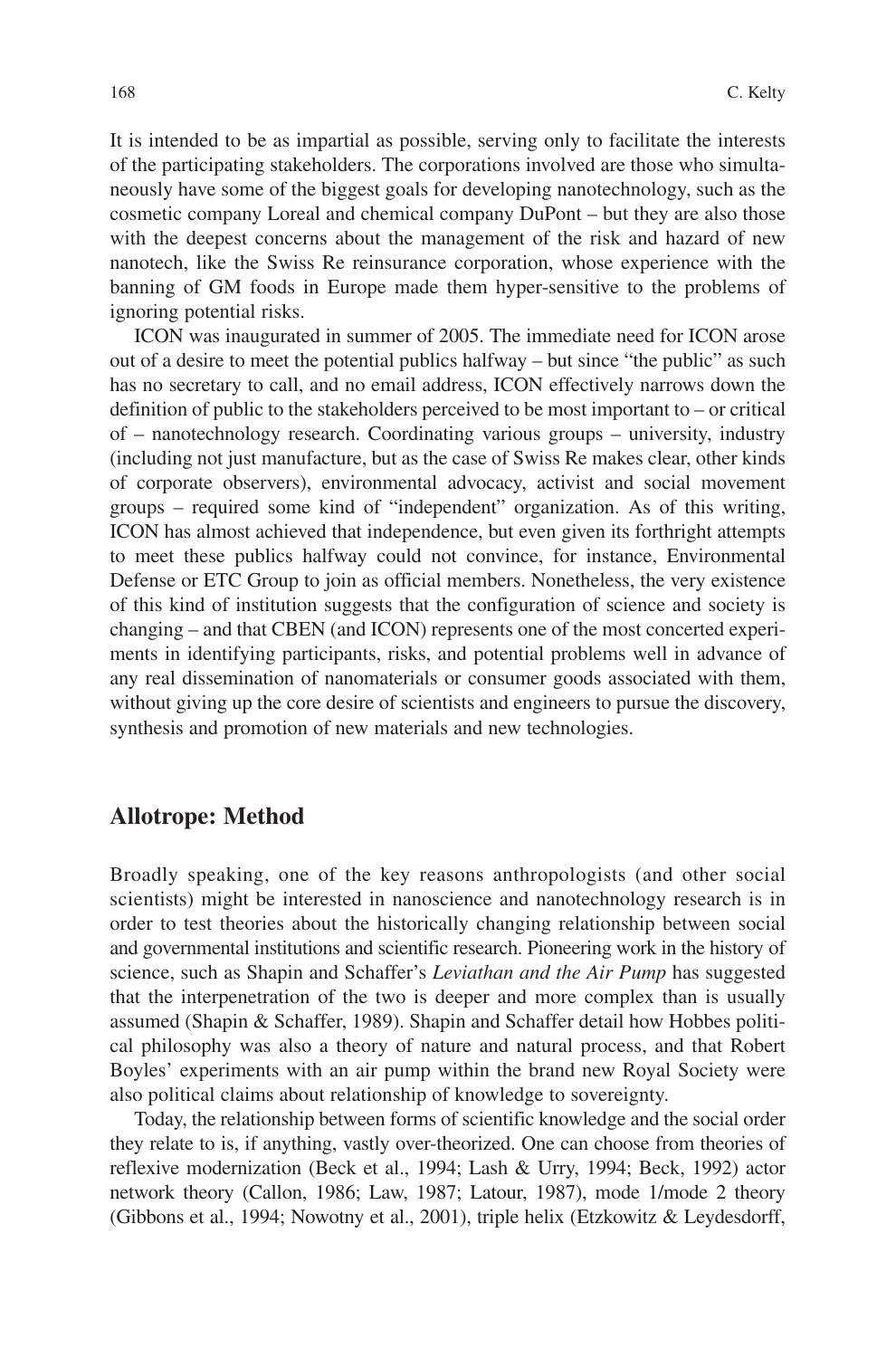1995, 1996) or co-production (Jasanoff, 2004, 2005) among just some of the more well known. Social scientists have an abundance of theories to draw on in order to explain the changing nature of the relationship in science and society in the recent past. But by the same token, this embarrassment of theoretical riches is accompanied by a relative poverty of methodological innovation. What sites, methods, techniques, questions, observations or participations should the interested anthropological observer be engaging in vis-à-vis nanotechnology? How does one go about asking questions, performing research that helps sort out these various theories, refine them or extend them? To whom does one talk, and about what exactly?

Anthropologists who are interested in these questions about the changing relation of science and society, and the meaning more generally of those changes for social theory and for human action, must devise ways to conduct empirical research given the tools and methods of ethnographic fieldwork. Broadly speaking, the goal of anthropological fieldwork is not so much to test, in a statistical fashion, whether these theories are correct; rather it is to go into the field *with these theories* and try to discover where they lead, and where they need to be refined or abandoned. That is to say, anthropologists generally are not interested in approaching the question of the impacts of science on society or vice versa independent of the theory (as a practice of statistical confirmation or disproval), but with theory-in-hand, as a practice of situated, embodied re-thinking of these theories – and this is what ethnographic fieldwork provides.

As this article suggests, one might begin this practice simply by landing in a specific site – in this case CBEN – and through participation and observation, come to some kind of understanding of the role and meaning of the actions of individuals engaged in this site. But this is too simple – CBEN as a site is both too specific (it does not "represent" nanotechnology) and too diverse and heterogeneous (there are dozens of labs and hundreds of projects under its purview). It is necessary to make some choices about what kinds of participation and what kinds of observation will help distinguish the essential from the accidental, or the unique and interesting from the ephemeral and quotidian. At this point, some reflection on the methodological conundrums of anthropology is useful in order to understand why some people in CBEN and some activities may be more appropriate than others for observation.

To begin with, however, it should be made clear that there are (at least) two distinctive kinds of activities that happen in CBEN, which it is necessary to describe in more detail. First, there are of course a number of different scientific experiments running at any moment – experiments expected to produce results related to nanotechnology, biology and environmental engineering and specifically to the use of nanomaterials for biological and environmental purposes or for hazard, exposure, or risk (including perception of risk). These experiments range from long-term investigations that aim at understanding the fundamental properties of new nanomaterials like buckyballs and quantum dots to relatively short-term experiments aimed at filling in gaps in knowledge to creative forms of analyzing existing data in order to answer open questions. Usually this activity includes senior and junior scientists, post-docs, grad students and undergraduates, technicians and staff. Often they occur between departments, and include faculty from diverse fields (always on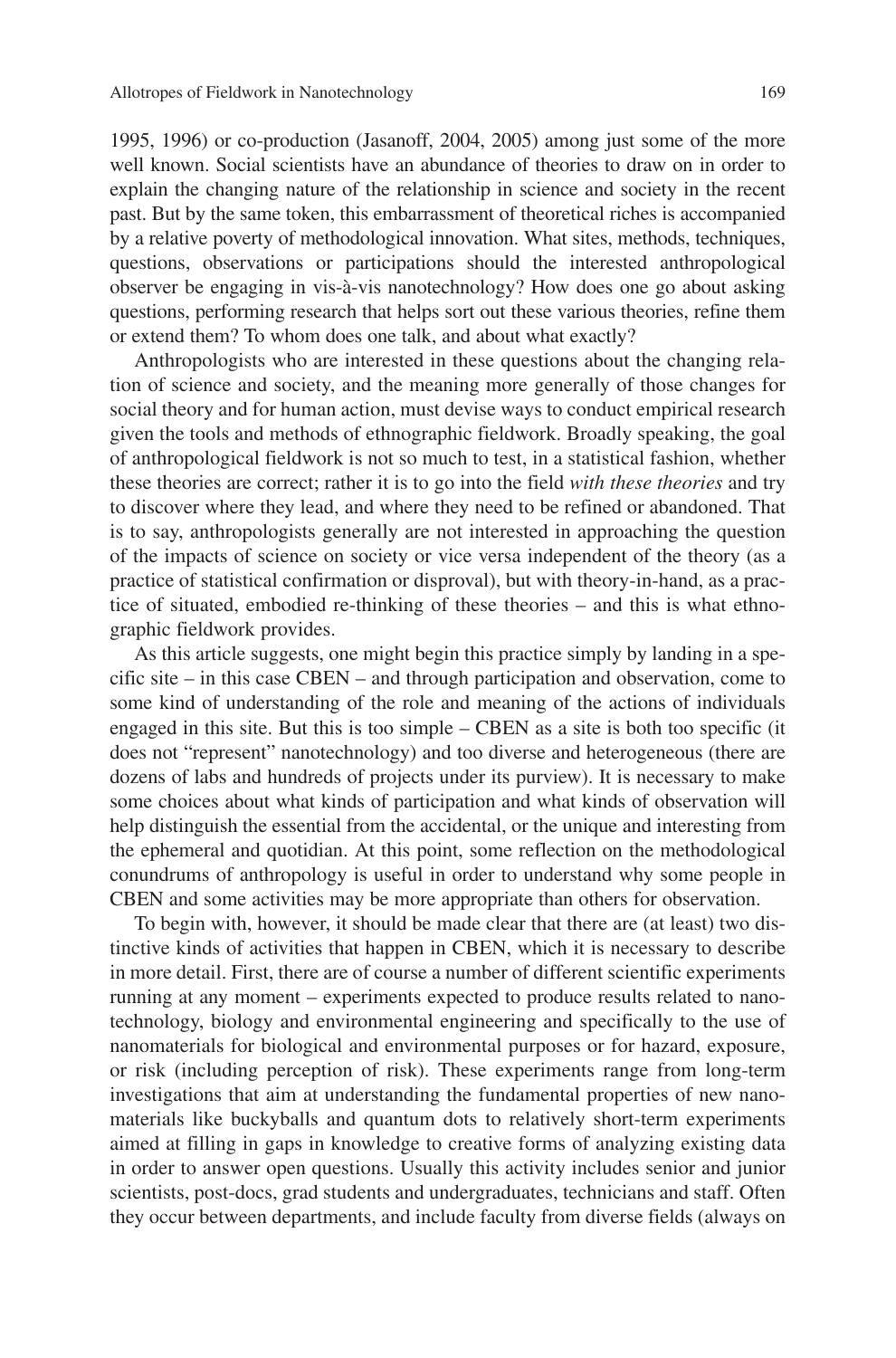the grants, occasionally in the lab meetings, sometimes on the published papers). Senior scientists, post docs and grad students do varying amounts of paper-writing and travel to conferences to promote and share results. Oversight from CBEN or the university is at a minimum, though it claims credit for the results (http://cben. rice.edu/research.cfm?doc\_id =  $5012$ ).

Second, there is the production of ideas *about* these experiments. CBEN actively promotes the direction of, sifting of, discussion and promotion of ideas, big and small, about the activities of CBEN and nanotechnology. Some are ideas about applications and implications of research results, some are about the clarification and dissemination of results, some are ideas that themselves need to be researched and confirmed or disconfirmed. In short, it is a kind of free form, intensive hypothesisgeneration activity (and hence, quite similar to the normal pursuits of the anthropologist, albeit in a different substantive context). It can also include ideas about the creation of standards, rules, voluntary ethics, and objectives for promoting these kinds of experiments; creation of institutions to do same (e.g. ICON); promotion, outreach, media management, reports and conferences, meetings, conversation and reading, etc. All of this is conducted in the context of a heavy emphasis on the definition of nanotechnology as a field, and in CBEN's case, a field that includes research on human health and environment.

There is of course a spectrum between these two kinds of activities. The dominant mindset of most participants in CBEN and CBEN-like institutions is a techno-methodological one, in which all questions (even those about objectives and goals) are best answered through some kind of scientific method, not through philosophical reflection or democratic deliberation. If members of CBEN suggest that, for instance, it is important to know whether the public knows anything about nanotechnology, this hypothesis is seen as something requiring (and worthy of) research funding in order to answer definitively whether or not the public has any knowledge of nanotechnology. It cannot stand as an assertion based on anecdote or observation, regardless of how extensive an individual's experience might be. However, as a result of this mindset, there emerges a very small, and very privileged sphere, within which it is in fact possible for certain members to speak with consequence about "nanotechnology" without needing to find some kind of demonstration or proof of an idea. This activity therefore looks more like the second, the production of ideas about nanotechnology, than the first, the experimentation and testing of issues related to nanotechnology. Obviously certain realms (such as the potential benefits of nanotechnology or issues perceived as social science questions) are easier to speak about without demonstration or proof than others.

Anthropologists interested in making sense of these two activities are confronted with a problem: these actors themselves appear to be interested in answering questions about the social, organizational, and cultural aspects of nanotechnology – what it is, what it could be, how it is related to people, institutions, societies, markets, and how the cultural authority of science can be made more responsive, responsible or ethically attuned. That is to say, a central preoccupation of at least the second form of activities engaged in at CBEN concern precisely the relationship of science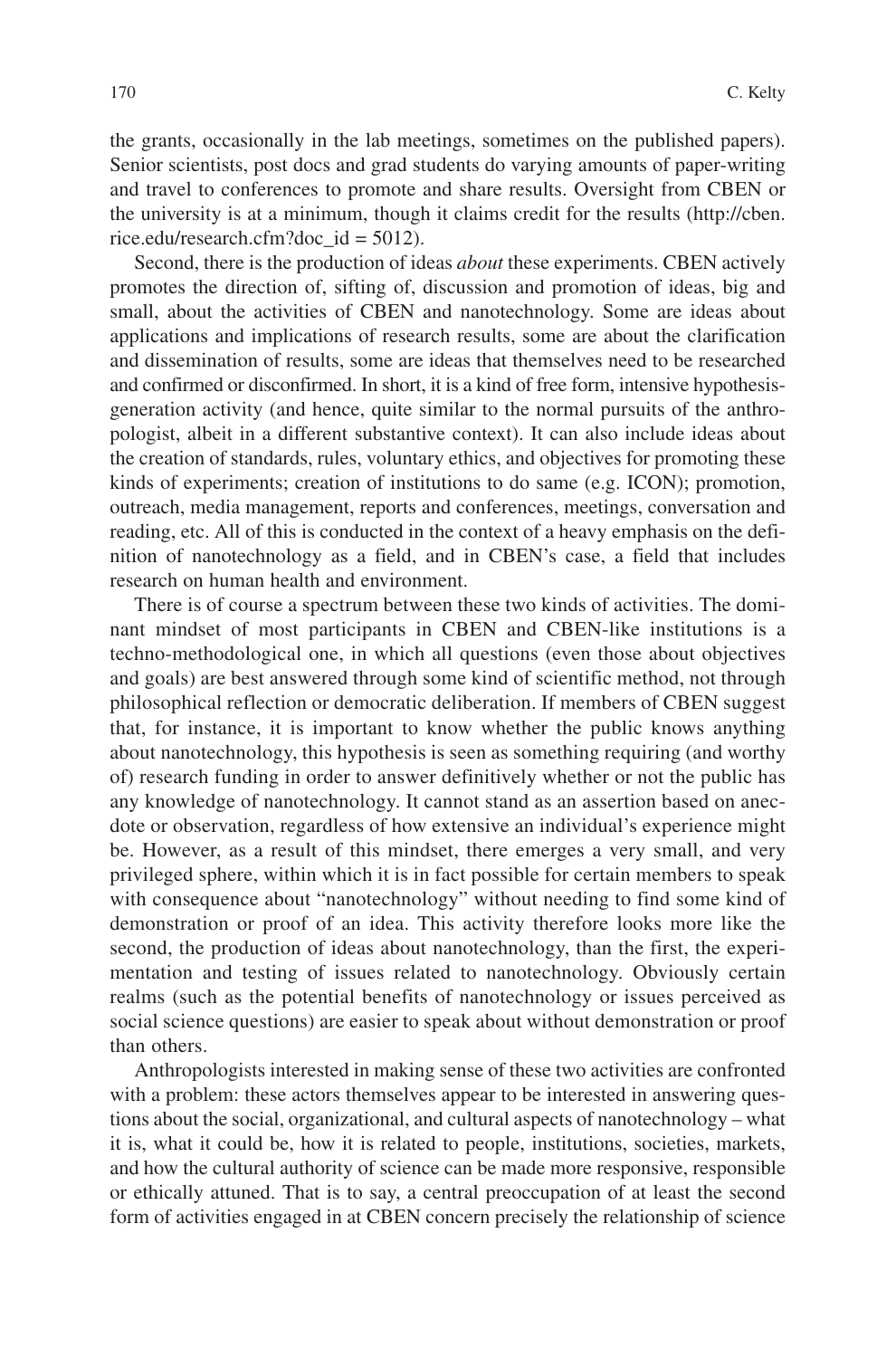and scientific knowledge to social order. These are questions anthropologists ask regularly, across the various subfields of the discipline, but they are here asked not by anthropologists or other observers (e.g. philosophy or sociology of science or science studies) but by the actors themselves, the putative objects of our analysis. And as I have suggested, they too find at least partial solace in the wealth of existing theorizations of a changing relationship between science and society, which help them make sense (to themselves) of their own actions and goals. Most scientists do this kind of "informal" research without recognizing that it is a form of research that could be conducted more "formally" by anthropologists, or science studies scholars.

For many anthropologists, this surprising recognition has become a theoretical and practical problem – most starkly evidenced by the question "what exactly to anthropologists *add* to this practice?" The remainder of this section reviews four modes of answering this question, four proposals for thinking about where, why and how to do fieldwork in emergent fields like nanotechnology.

First off, there is the by now classic genre of the laboratory study, made popular in the late 1970s and early 1980s (Latour & Woolgar, 1979; Latour, 1987; Traweek, 1988; Collins, 1985; Pickering, 1992). Philosophers, sociologists and anthropologists, for various reasons have found themselves working amongst scientists, attempting to answer questions about their practice and about the vagaries of a sociology, or anthropology, of (scientific) knowledge (Fleck, 1981; Mannheim, 1955). In this frame, only the first of the two kinds of activities that occur in CBEN is explicitly observed – that of the scientific experiment itself. The anthropological "result" of such studies can vary depending on approach, from claims about social construction, to a focus on meaning and metaphor, to a concern with tacit knowledge, to a focus on lab infrastructure. A few studies in this area, especially that by Latour and Woolgar, recognize that both kinds of activities (the pursuit of experiments and the creation of ideas) occur in particular labs and institutions – especially in the distinction between the senior lab scientist (whose primary work consists of travel, grant-getting, ideagenerating and credit-building) and the junior level scientists, postdocs, grads students and technicians who perform the daily work of science.

Second, Holmes and Marcus (2005) have recently proposed the notion of "paraethnography" as a way of capturing the fact that many of the activities that people (such as those involved in CBEN) pursue are strangely similar to, and happen in the same times and spaces as those that anthropologists pursue (Holmes and Marcus study experts at the Federal Reserve and European Central Bank, and for them, highprofile persons like Alan Greenspan are "para-ethnographers" par excellence). That is to say, outside of the laboratory experiment, experts are involved in conferences and meetings, institution building, grant getting and organizing, conversation and reading, batting ideas around, focus groups and outreach, anecdotes and stories, public speaking, media relations, policy studies and promotion, testimony to congress – all things that anthropologists have often found themselves doing as part of their research. The "para-ethnographer" is the anthropologist's uncanny double, when the activities they engage in include investigation, reading, interview, survey, taking notes, offering critique and rethinking, etc.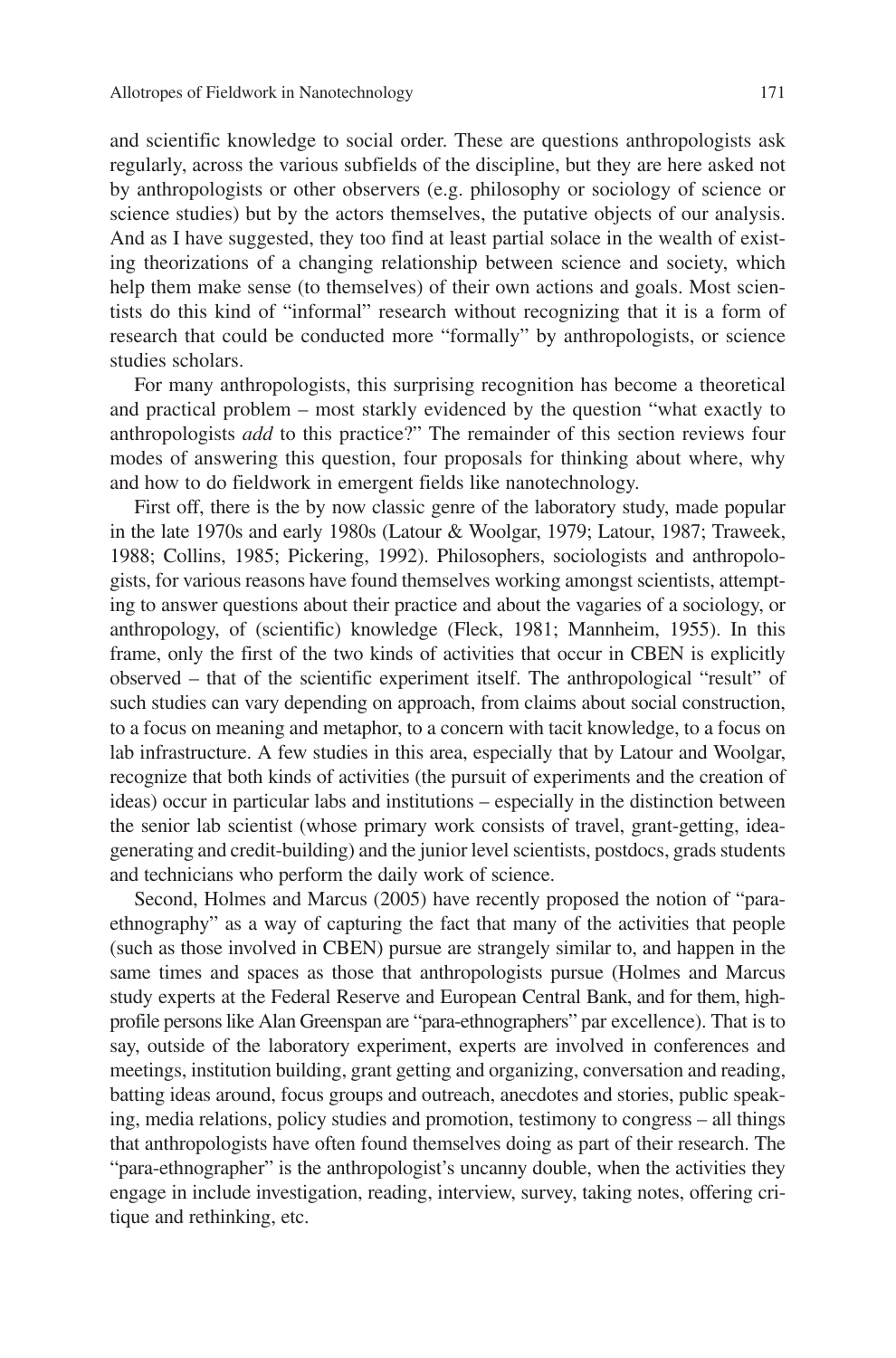CBEN researchers, when they engage in the second kind of activities listed above (and this is especially true of the three main directors of the center), might be said to be doing something like fieldwork – but for putatively different purposes. It is precisely those people within CBEN granted the ability to reason about what nanotechnology is or could be (without needing to find or fund scientific demonstrations or proofs to do so), who would be considered the para-ethnographers in this framework. The implication of such an approach is strictly methodological – it suggests "where ethnography might literally go in fieldwork" by seeking out the sites of the anecdotal, the deliberative, or the non-technocratic forms of reasoning that nonetheless remain most powerful within highly rationalized and technocratic discourses (Holmes & Marcus, 2003, p. 241).

In the case of CBEN, the ability to pronounce on nanotechnology takes a curious form: the directors are usually extremely careful when they speak about the risks of toxicity and exposure – and stick very closely to the available scientific literature. However, when they discuss the definitions, possibilities and potential benefits of nanotech, they are much freer in their discussion and explanation. The dominant language of risk assessment is an obvious outcome of this disparity – but risk assessment applied only to the potential costs, not the benefits of nanotechnology. For the anthropologist, or science studies scholar, the interest is precisely in identifying where these gaps are productive: the places where nanotechnologists can effectively speak about nanotechnology in an anecdotal frame, and where they are forced to adopt a technical-rational one. Holmes and Marcus caution against becoming too embroiled in the technical-rational discussions, because they fear that by doing so, the work of anthropology will be rendered inaccessible and irrelevant to anthropology itself. They suggest that the core practice of offering critique and discussion relevant across the diverse anthropological fields is the first priority. They nonetheless recognize that it is the informants (such as those at CBEN or in nanotechnology generally) who will be most likely to understand and profit from a creative critique or rethinking of the relationship of science and society, or of the growth of institutions and ideas related to emergent sciences.

A third and similar approach to the para-ethnographic might be that advocated by Paul Rabinow, apropos of Niklas Luhmann: that of the "second order" observer of "first order" observers of society (Rabinow, 2003). This approach intends to lend some distance to both kinds of activities CBEN carries out, and to forestall some of the more immediate forms of criticism that anthropology or science studies might be tempted to immediately engage. Instead, it suggests a kind of provisional functionalism – an observational mode that is concerned with the goals and objectives of institutions such as CBEN or ICON, both manifest and latent, but which does not seek a strictly Weberian typology – precisely because second order observers are always someone else's first-order observers. What is interesting here is the comparison of such an approach applied to the first and second kinds of activities listed above. In the case of scientific experiments (which can also include social science research) the observation of the world is conducted in a strictly rationalized scientific manner (even if there are gaps and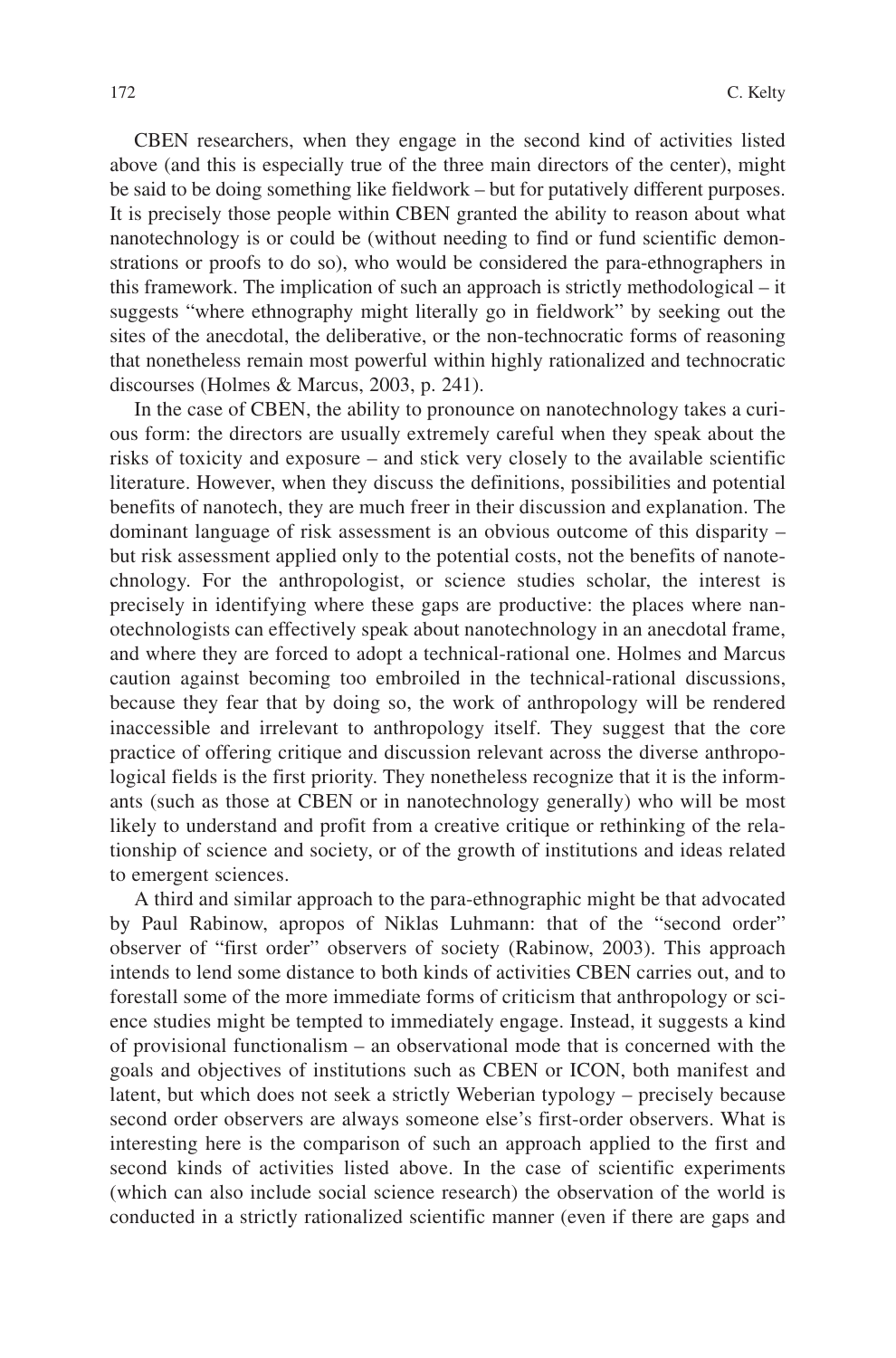leakages of all kinds throughout the work, it is still organized within a clearly defined methodology and classification). The activity of the second kind, however, is much more mysterious, ad-hoc, uncoordinated, and unstructured. It is more than likely that the actors themselves do not know exactly what kinds of activities they engage in. All the more so in the field of "nanotechnology" where the wealth of complex interactions, the constantly changing goals and demands, and the tricky incompatibilities of disciplines and histories intertwine. It might be the case that CBEN is observing itself more carefully than anything soundly external to it. What "second order observation" seeks to add to this series of methodological possibilities, however, is the provisional nature of this distancing. Anthropologists need not relinquish the ability to speak with authority about nanotechnology and society, only to take a provisional stance of "adjacency" by which the perspectives – ostensively differently informed and more capable of critical analysis – can be compared with those of the 1st order observers (who may also be anthropologists or sociologists) of nanotechnology and society.

A fourth approach might be the more general field of an "anthropology of intellectuals" in which the old Weberian question of vocations are asked anew, or the more familiar sociology of knowledge/critique of ideology traditions are brought to bear here (Weber, 2004). A twist on this tradition is captured by Thomas Osborne (2004) in the notion of a "mediator" – that is, a kind of intellectual who is neither a "public intellectual" (e.g. talking head, policy advocate or activist) nor strictly speaking a scientist engaged in pure or basic research, but an individual interested in moving ideas from one sphere to another, or in creating the right environment (in terms of media, opinion, and scientific data) for certain ideas (Osborne, 2004). Here the activities of CBEN (of the second sort) might be made analogous to the activities of think tanks (such as the Brookings Institute or the Heritage foundation), even though their explicit goals are rarely to influence government policy or law-making. The promotion, direction, management, public facilitation of research ideas (if not results) is what "sets the stage" for the kinds of questions that get asked in labs and field studies. Seen in this light, the activity of CBEN is largely directed at making CBEN's definition of nanotechnology into something that drives research questions and experiments beyond what it funds itself. To a large extent, ICON can be seen as a way to promote this activity in an even more independent "stake-holder"-oriented manner.

These four methodological approaches are not mutually exclusive – but they do give an indication of one of the trickier aspects of anthropological research amongst scientists and experts. Are anthropologists capable of observing and participating in projects such as CBEN with sufficient detail and depth without sacrificing the ability to offer independent critique and re-thinking? How does one avoid, on the one hand, becoming co-opted into ("going native" in an older idiom) the project of such centers and research initiatives, and on the other, avoid becoming completely irrelevant through the willful attempt to maintain distance? In what ways can the practices and research of anthropologists, which are often deliberately unconventional in style and critical in philosophical terms, become part of the practice of organizations and centers where experts consider issues of the relationship of science and society?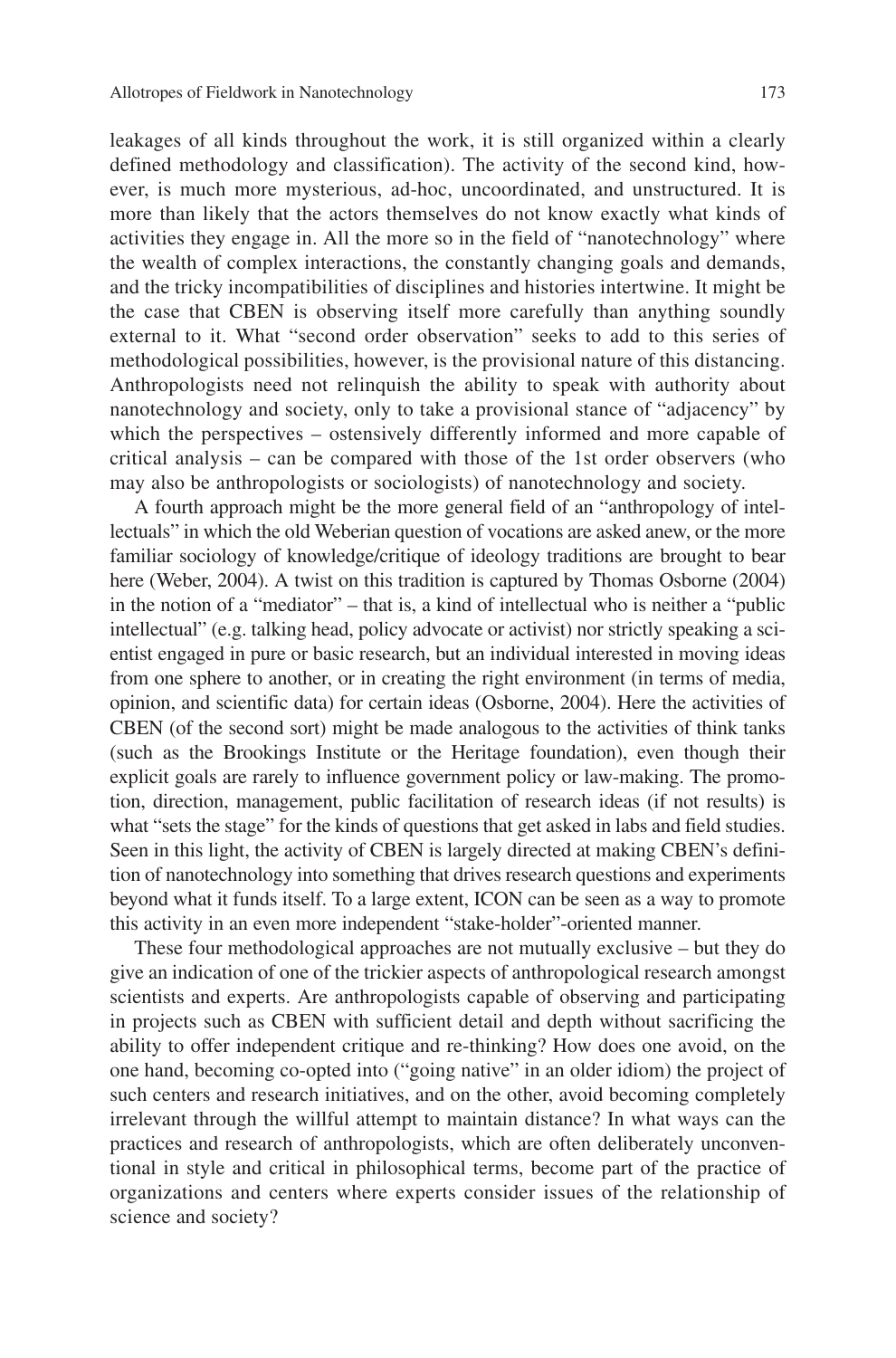#### **Allotrope: Substance**

Methodological questions such as those raised above are most often a concern because of the clear disjunction between the subject matter of anthropology and that of its observed expert or elite subjects. Nanotechnology, for instance, appears on the surface to have almost no conceivable overlap with the putative subjects of study in anthropology. Particles of carbon that are less than 200 nm in size seem at first blush to be as far as possible from, for instance, issues of consanguinity in kinship or symbolic meaning in a religious ritual. In large part this is true, but it is nonetheless quite easy to identify some issues of technical and scientific detail that are related more or less directly to those of anthropological concern. In the case of CBEN, this issue is made all the easier by virtue of its explicit focus on the environment and human biology. Toxicity, environmental hazard and the potential for remediation or prevention through nanotechnology are all issues that have eminently social and human dimensions, and might well connect easily with the practices of anthropologists working in medicine and the environment.

For some scientists in CBEN, these same questions are also salient – but the normal organization of scientific and engineering research and funding does not facilitate their asking. An institute like CBEN is a rarity therefore, largely because the kinds of disciplinary questions that normally seen so central are subordinated to a set of concerns about shared objects: in this case human biology and the environment. This does not, however, mean that the work of scientists and engineers will naturally pursue these objects in some synthetic fashion – hence the need for both scientific work, and the work of producing ideas about it that CBEN directors participate in. Take for example, CBEN co-founder and environmental engineer Mark Wiesner.

Wiesner is an unusual scientist. A graduate of John's Hopkins Geography and Environmental Engineering department, Wiesner came to Nanotechnology accidentally (in much the same way the author did, largely because there was such a heavy emphasis on nanotechnology on the Rice campus), but it has created for him a completely novel approach, unusual in his own discipline and practice, as the opening epigraph illustrates. Wiesner's approach to environmental engineering has been transformed by nanotechnology, and in particular by the worldview in which nature is seen as inherently engineerable, from the bottom up. The idea of making pure water from scratch, as opposed to cleaning it of toxins and other harmful materials, is a nano-inspired mode of thinking – not a standard approach amongst environmental engineers.

However, for Wiesner, nanotechnology is not necessarily a revolutionary interdisciplinary science, but it is a field within which questions that have plagued environmental engineers and their precursors become exciting and novel once again.

- Q: Does nanotechnology in your lab provides the sense that you're at the cutting edge of something, you're the leading edge, you're in the process of discovery?
- A: Mmmm, I would say that it's not nanotechnology per se that has been a big stimulus in the group. I'd say that right now the most exciting sort of, you know, fast changing stuff that's going on has to do with understanding the environmental uses and properties of a new material, which is the fullerenes. All the other stuff is sort of interesting, but, um, it's been around in different forms. And, although we have some ideas about what we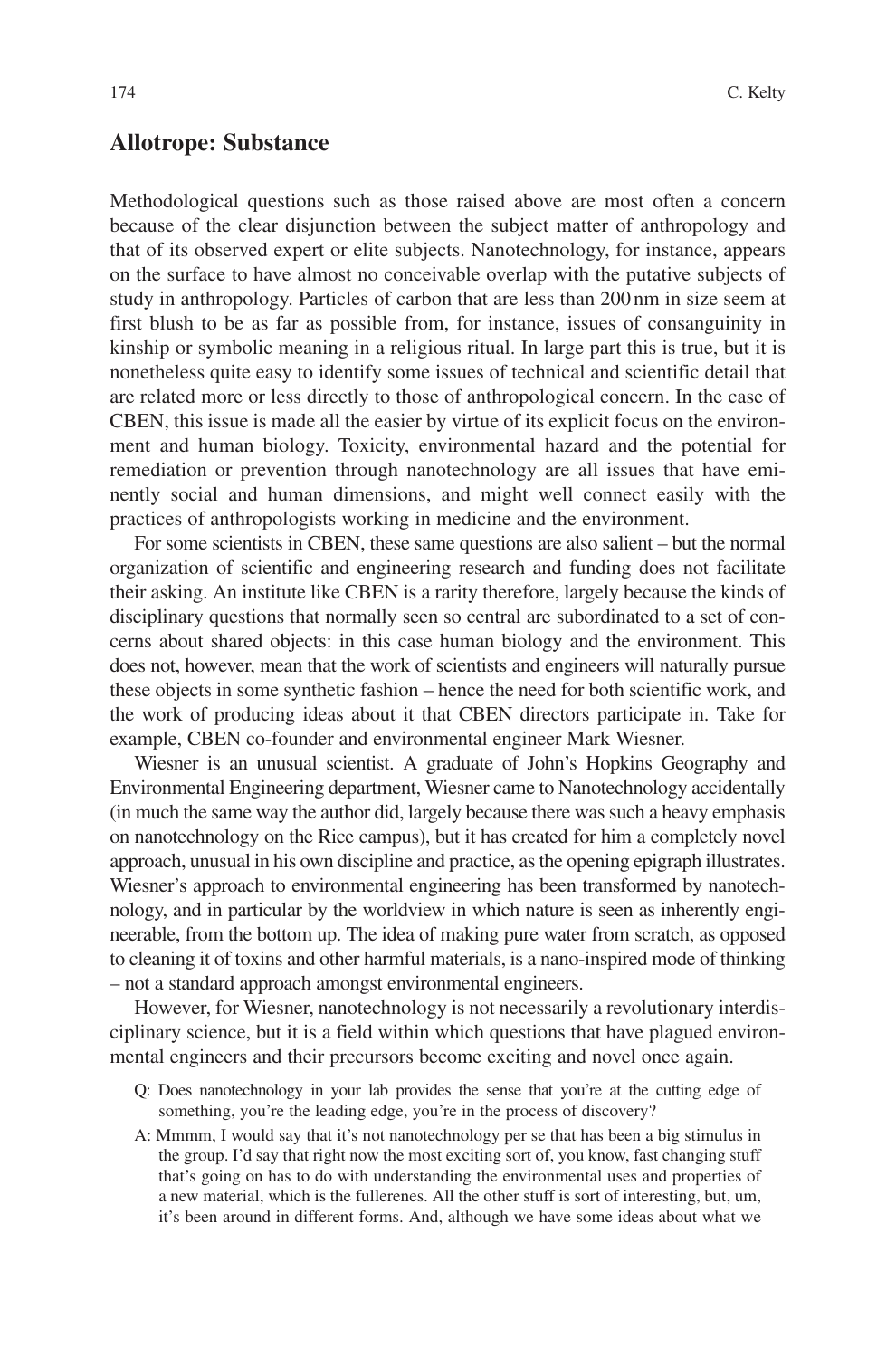think is unique… I still think that right now it's just, well, nobody's ever looked at, you know, what a fullerene can absorb or how it interacts with water or why it structures itself in this way with other fullerenes.

- Q: So that's the exciting part is these new materials
- A: [Yeah] And people see it as the material that's gonna have important economic uses. And so, you say, well this is important stuff to work on because we're not— it's not like plastics that are everywhere right now—but it could be. And so, this really is going to be a material that we need to understand, you know we need to…if we know something about it now it's gonna make a difference for the future.

Getting to the point where he could study the interaction of fullerenes and water, or think about the properties, hazards or uses of fullerenes, however, has not been an easy task. Wiesner's involvement in CBEN was largely serendipitous: he was the one environmental engineer at Rice who seemed like the sort of person who might be interested in writing a grant to the NSF – and so was invited to do so by Vicki Colvin. And though the process was difficult, his participation and his insistence on studying the potentially dangerous aspects of nano-materials proved crucial to the funding of CBEN, as he explains:

When CBEN was finally funded, in December 2001, this was really, I believe, the first time anyone had articulated publicly the issue of not only how you can use nanotechnologies to do good things for the environment, but also what are the implications of these nanomaterials for the environment? … Another interesting aspect of that whole process was that … the EPA at the time was funding things like how can you do nanotechnology to clean up the environment? or how can you use nanotechnology to treat drinking water? But the implications thing hadn't come through, and so when we were writing a proposal, Vicki's original idea was that she wanted me to group together people that were going to do technologies along that line, where we would be using nanotechnology for good [laughter] And every time I'd write the evil part [laughter]… It'd keep getting kicked back, and I'd say well we didn't have enough room, I'll cross that out. And it was really difficult to keep [the issue of the implications of nanotechnology] in the proposal. But it finally went through, and by talking with one of the people that was actually on the review panel, who's now a faculty member in this department, I came to understand actually even at that time when we went in for the visit, that that aspect of it was really one of the key things—along with having a Nobel prize winner—that really set us apart, and one of the key things that got anything funded. So, it was very controversial to have it accepted, and sort of an afterthought, but it turned out to be really important in getting it funded. And the controversy didn't stop after it was funded. I mean, it's continued to be something that people don't really know what to do with it.

The trade-off visible in CBEN's self definition – as an entity that can pursue research both on the potential dangers of nanotechnology and the potential uses of nanotechnology "for good" stem from the confrontation of one set of research concerns, represented by Wiesner (the interest in the environmental properties of fullerenes, such as their mobility in water) and those of another, represented by chemists like Richard Smalley (research into the synthetic and creative possibilities of fullerenes). This confrontation results in the peculiar and unique definition of nanotechnology promoted by CBEN. For Wiesner, such research is in fact fundamental research – not the kind of thing that is subsequent to research on new applications, materials or possibilities, as he makes clear: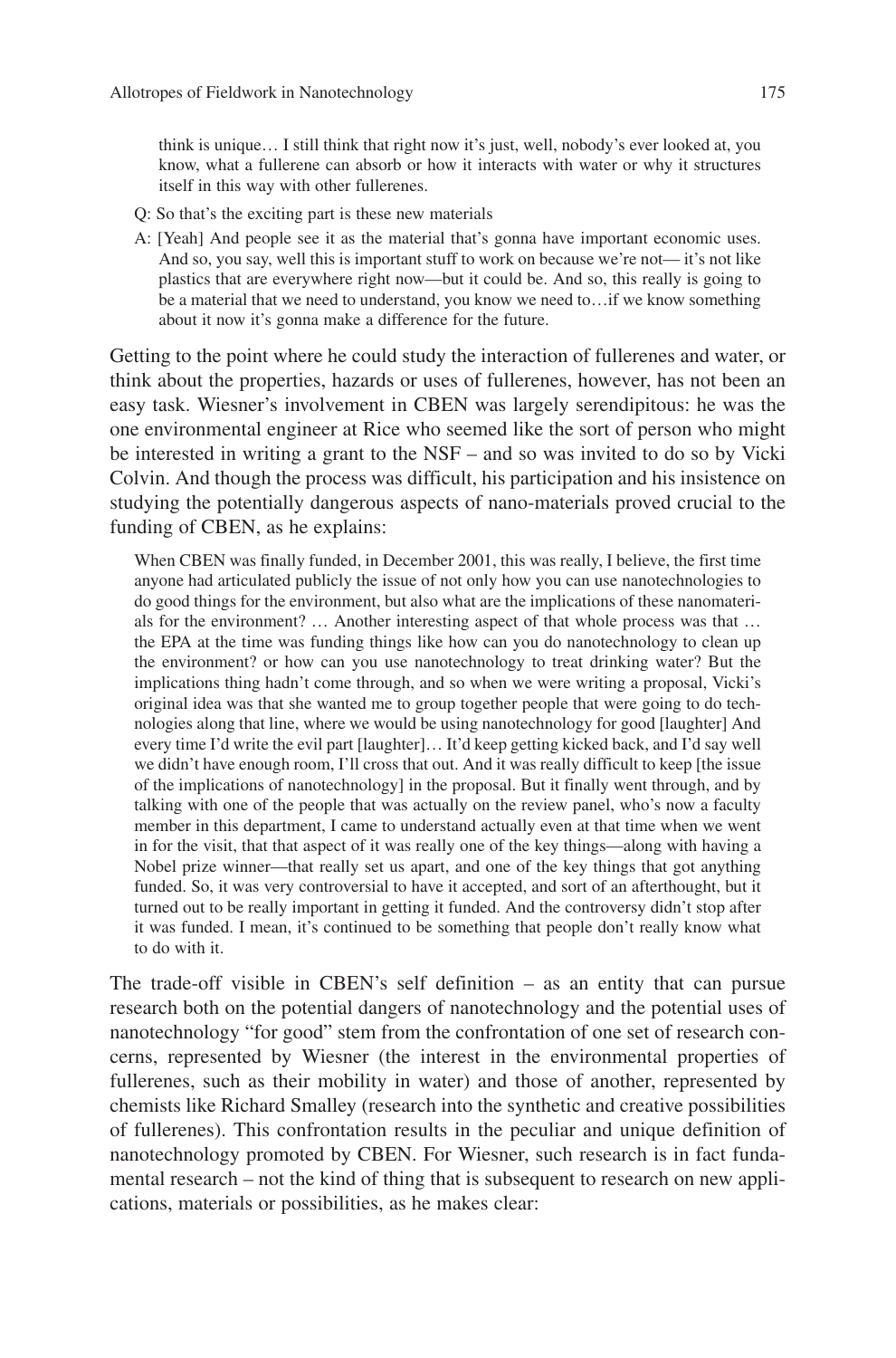One of the comments that came back on the proposal review for the Center, was "this is all too premature; this is all premature, we've got no nanochemistry industry, we have no idea what this stuff is. Why would you want to study this now?" And, the response to that is if you don't do it now a) when are you going to do it? And b) anything you do learn now, it's like a spaceship heading toward the moon, you know if you alter the trajectory just a little bit at the beginning it has huge impact down the line. And so, it's a very powerful time, even if you're not getting the full picture, to try to gather any information you can.

Perhaps ironically, even though Wiesner has fought to make the study of hazard and toxicity a core aspect of basic research in nanotechnology, his own research has not focused solely on this issue. Indeed, Wieser is one of the researchers who has most diligently pursued projects that fulfill the other side of the bargain – the desire to create novel nanomaterials that can be used in environmental engineering. Prior to the creation of CBEN, Wiesner had long been involved in collaboration with Andrew Barron on the creation of new kinds of nano-materials that could be used as membranes for filtration (specifically alumoxanes and ferroxanes). Wiesner's earlier work, before arriving at Rice had focused primarily on membrane science, but not with nano-materials, so Wiesner's collaboration with Barron allowed the two to explore areas of mutual interest that made use of new techniques and a new interest in nanoscale materials. For Barron, understanding the chemistry and synthesis of alumoxanes proved a challenging basic chemistry problem, while for Wiesner the potential use of such materials in order to filter fine particles from water proved a novel re-imagination of what environmental engineering could achieve in the area of Nanotechnology.

The approach of creating a membrane through the synthesis of nanomaterials requires something like a "nano worldview": rather than take existing materials and break them down into component parts and smash them together to form a membrane, Wiesner and Barron effectively created a material from scratch – a material whose properties and behaviors were more accurately theoretically understood and which could be explored using the visualization tools of nanotechnology (STM/ AFM, etc.), as well as the more conventional testing of materials conducted by environmental engineers. Furthermore, because the materials are so well understood, they led the two scientists to imagine other membrane-like uses, such as the creation of alumoxane and ferroxane fuel cells – something seemingly far afield from the concerns with filtration of water.

# **Conclusion**

But how are water filtration and fuel cells also anthropological problems? How can fieldwork amongst scientists and CBEN directors be understood critically as a practice that may have wider implications for an anthropological or social theoretical understanding of science and society?

From one angle, the success of the research and technologies pursued by CBEN rests primarily on decisions that will be made elsewhere and by other people about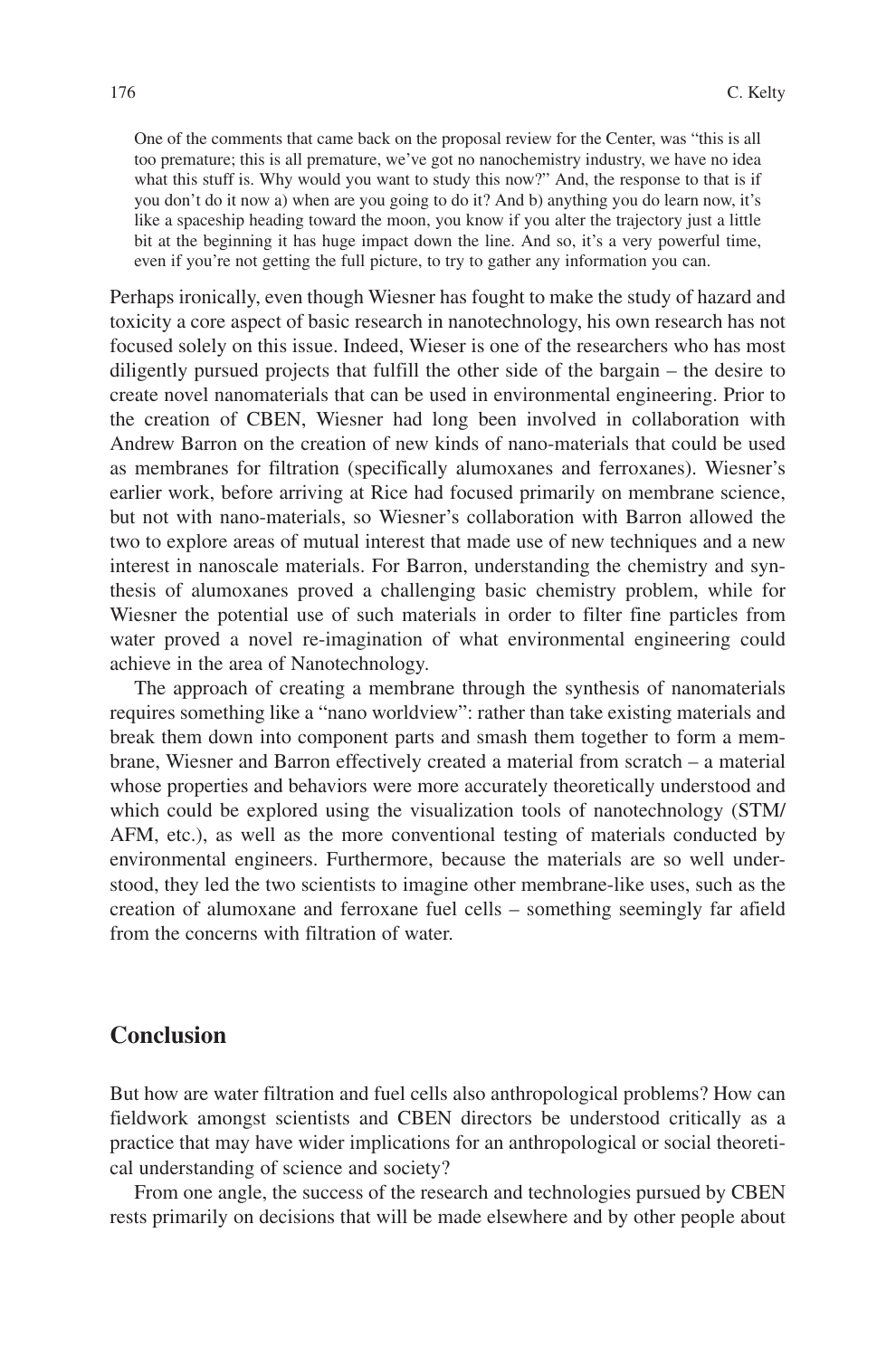the value of the environment, or the value of human safety – Wiesner and Barron's work is understood to be a demonstration of certain technical possibilities that are intended to influence those decisions, whether promoted directly or not. Human safety, in terms of water quality, is demonstrably possible, as are cleaner forms of energy production with fuel cells (which also have the production of pure water as a by-product). From this angle, the changing cultural authority and power of science are obvious subjects of anthropological interest. To whom are these inventions and discoveries meaningful? To whom are they promoted and for what purposes? Who is expected to understand the potential of such work, and what forms of rational response are expected, either by the scientists themselves or by decisionmakers or planners?

Wiesner himself, and many other scientists are acutely aware of the fact that merely demonstrating the possibility of human safety or energy efficiency are rarely sufficient to change any real practices in the world. Hence, an institution like CBEN does more than promote basic research – it can generate and promote ideas about this research that might set the stage for real changes. Whether or not it is more or less successful for doing so is one strong reason to observe it in action, as it makes the attempt; perhaps it means participating with these "para-ethnographers" as they go about investigating the values and practices that will help promote or deter what are understood to be better, safer, cleaner, or more feasible technical solutions; perhaps it means adopting a "second-order" point of view, in order to get at what these first order observers miss.

Yet seen from another angle, the creation of nanotechnology might simply serve the incessant demand for novel technologies, regardless of their effect on human health and the environment – that is, solely in order to satisfy certain economic demands in which growth, productivity, national or regional development, or international stature are tied to constant scientific and technical breakthroughs. In this light, it does not matter what kind of values the work of scientists and engineers are intended to serve – rather they are only valuable insofar as they can be translated into the terms of productivity and growth demanded by financial markets and businesspeople. CBEN might simply be a more efficient way to try out the maximum number of different routes, in a rush to identify profitable technologies. Even so, the critical approach of the anthropologist who can observe the constant interactions in such a setting can offer a critical view on this kind of relationship.

CBEN, and the scientists funded by it thus face a kind of puzzle concerning the cultural authority of science – and it is a puzzle that in some ways mirrors the puzzle faced by anthropologists who wish to study elites, experts or high-tech organizations and practices. It is a puzzle about the nature of the relationship between a critical scientific project – one in which the directions and values that underlie the practices are implicitly focused on issues of improving human health and safety through the investigation of alternatives to existing technologies, materials and chemicals.

CBEN offers a framework within which those pursuits are granted a provisional legitimacy, and a wider cultural authority than any single scientist might possess. And yet, in order to do this, it is necessary to risk co-optation, to risk creating new nanomaterials that may or may not be safe, may or may not be understood, and may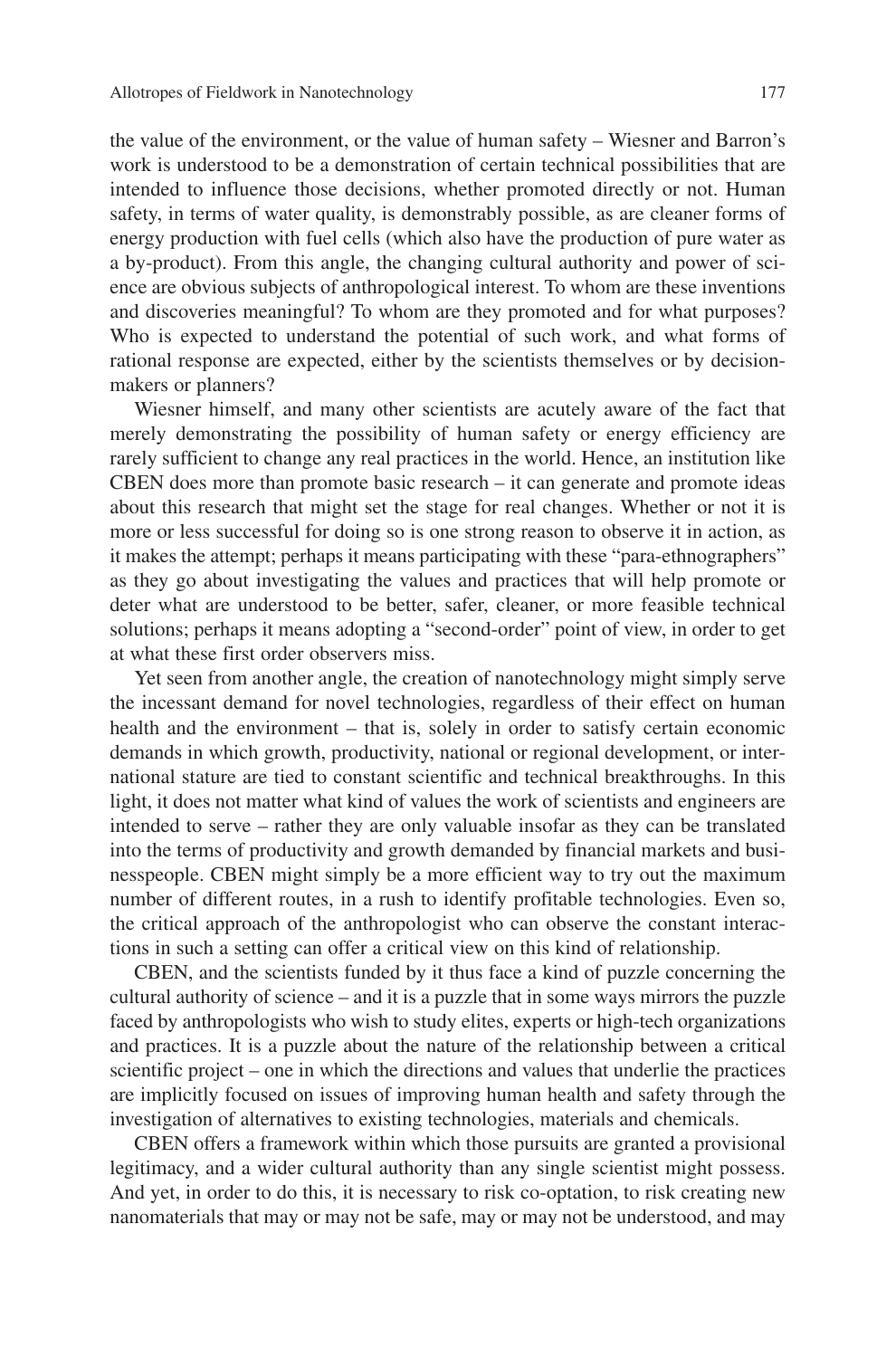or may not be responsibly used once discovered. Such scientific pursuits cannot be conducted solely in the voice of critical, defensive or precautionary research, that is to say, CBEN cannot simply be an institution that researches the potential risks and dangers of nanotechnology, but must also participate in the search for the novel and the undefined. This is not simply because CBEN and scientists serve other masters – whether the NSF or corporate dollars – but because this is in fact where the action is. The understanding of new materials and the invention of new uses and application is what gives the vocation of nanoscience and nanotechnology much of its momentum. Without this action, it becomes the mere bureaucratic accumulation of facts, devoid of the calling Weber so clearly identified as an essential component of the scientific mind. To ask scientists to occupy only the position of a caution is to prevent them from defining, contesting or arguing for the values that attach to new discoveries, new applications, or new materials, and to deny them the satisfaction of knowing that science can be used for good, as well as for evil.

By formalizing the insights that anthropology brings, and indeed, by making the "para-ethnographic" work of participants visible and tangible, anthropological fieldwork can help make good on this critical promise, if it is willing to take a parallel risk of participation. It is a common theme in the explanation of nanotechnology to insist that it is involved not only in an attempt to understand nature but to offer some kind of control as well; the same might be true of anthropology in this instance, it is not only an attempt to understand the social relations of science and implications of science, but to find novel ways of controlling them as well. Investigating the properties of the allotropes of fieldwork is a contribution to this endeavor.

# **References**

- Baum, R. (2003). Drexler and Smalley Make the Case For and Against 'Molecular Assemblers'. *Chemical and Engineering News*, 81(48), 37–42, available at http://pubs.acs.org/cen/ coverstory/8148/8148counterpoint.html
- Beck, U. (1992). *Risk Society: Towards a New Modernity*. Trans. Mark Ritter. London: Sage.
- Beck, U., A. Giddens, & S. Lash (1994). *Reflexive Modernization Politics, Tradition and Aesthetics in the Modern Social Order*. Cambridge: Polity Press.
- Callon, M. (1986). Some Elements of a Sociology of Translation: Domestication of the Scallops and the Fishermen of St Brieuc Bay, in J. Law (ed.), *Power, Action and Belief: A New Sociology of Knowledge*. London: Routledge & Kegan Paul.
- Collins, H. M. (1985). *Changing Order: Replication and Induction in Scientific Practice*. Beverley Hills, CA/London: Sage. [Second Edition, with a new Afterword, Chicago, IL: University of Chicago Press, 1992.]
- Colvin, V. (2003). The Potential Environmental Impact of Engineered Nanomaterials. *Nature Biotech*, 21(10), 1166–1170.
- Drexler, K. E. (2004). Feynman to Funding. *Bulletin of Science, Technology and Society*, 24(21), 21–27.
- Dupuy, J.-P. (2004a). L'irréalité de l'avenir et l'impuissance de l'éthique. Cas des nanotechnologies. In G. Nivat (éd.), *Les limites de l'humain. 39èmes Rencontres Internationales de Genève, L'Age d'Homme*, Genève, pp. 115–138.
- Dupuy, J.-P. (2004b). Pour une évaluation normative du programme nanotechnologique. *Annales des Mines* (February 2004), 27–32.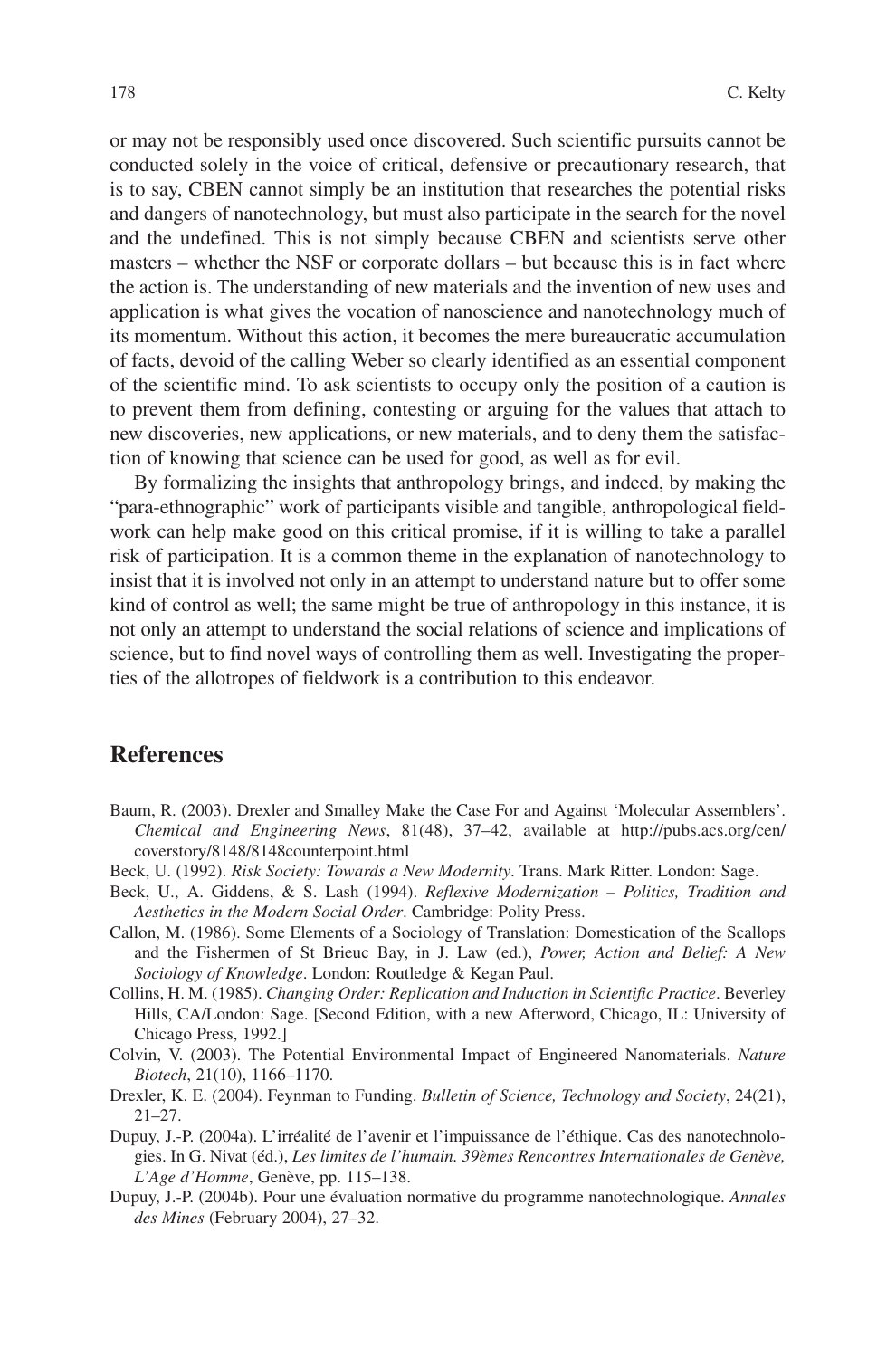- Etzkowitz, H. & L. Leydesdorff (1995). Emergence of a Triple Helix of University-Industry-Government Relations. *Science and Public Policy*, 23, 279–286.
- Etzkowitz, H. & L. Leydesdorff (eds.) (1996). Universities and the Global Knowledge Economy: A Triple Helix of University-Industry-Government Relations. Book of Abstracts. Amsterdam: University of Amsterdam, 169 pp.
- Fleck, L. (1981). *Genesis and Development of a Scientific Fact*. Chicago, IL: University of Chicago Press.
- Gibbons, P., C. Limoges, H. Nowotny, S. Schwartzmann, P. Scott (1994). *The New Production of Knowledge: The Dynamics of Science and Research in Contemporary Societies*. Thousand Oaks, CA: Sage.
- Gupta, A. & J. Ferguson (1997). *Culture, Power, Place: Explorations in Critical Anthropology*. Durham, NC: Duke University Press.
- Gupta, A. & J. Ferguson (2002). *Anthropological Locations: Boundaries and Grounds of a Field Science*. Berkeley, CA: University of California Press.
- Holmes, D. & G. Marcus (2005). Cultures of Expertise and the Management of Globalization: Toward the Re-Functioning of Ethnography, in A. Ong & S. J. Collier (eds.), *Global Assemblages: Technology, Politics, and Ethics As Anthropological Problems*. Oxford: Blackwell, pp. 235–252.
- Jasanoff, S. (ed.) (2004). The Idiom of Co-Production. *States of Knowledge: The Co-production of Science and the Social Order*. Routledge: London.
- Jasanoff, S. (2005). *Designs on Nature: Science and Democracy in Europe and the United States*. Princeton, NJ: Princeton University Press.
- Khushf, G. (2004). A Hierarchical Architecture for Nano-scale Science and Technology: Taking Stock of the Claims About Science Made by Advocates of NBIC Convergence. In D. Baird, A. Nordmann, & J. Schummer (eds.), *Discovering the Nanoscale*. Amsterdam: IOS Press, pp. 21–33.
- Lash, S. & J. Urry (1994). *Economies of Signs and Space*. London: Sage.
- Latour, B. (1987). *Science in Action: How to Follow Scientists and Engineers Through Society*. Cambridge, MA: Harvard University Press.
- Latour, B. & S. Woolgar (1979). *Laboratory Life: The Social Construction of Scientific Facts*. Los Angeles, CA/London: Sage.
- Law, J. (1987). Technology and Heterogeneous Engineering: The Case of Portuguese Expansion, in W. E. Bijker, T. P. Hughes, & T. J. Pinch (eds.), *The Social Construction of Technological Systems: New Directions in the Sociology and History of Technology*. Cambridge, MA: MIT Press.
- Mannheim, K. (1955). *Ideology and Utopia: An Introduction to the SOCIOLOGY (740) of Knowledge*. New York: Harvest Books.
- Marcus, G. (1995). Ethnography in/of the World System: The Emergence of Multi-Sited Ethnography. *Annual Review of Anthropology*, 24, 95–117.
- Marcus, G. (1998). *Ethnography Through Thick and Thin*. Princeton, NJ: Princeton University Press.
- Marcus, G. & M. Fischer (1986). *Anthropology as Cultural Critique: An Experimental Moment in the Human Sciences*. Chicago, IL: University of Chicago Press.
- Nowotny, H., P. Scott, et al. (2001). *Rethinking Science: Knowledge and the Public in an Age of Uncertainty*. Cambridge: Polity Press.
- Osborne, T. (2004). On Mediators: Intellectuals and the Ideas Trade in the Knowledge Society. *Economy and Society*, 33(4) (November): 430–447.
- Pickering, A. (1992). *Science as Practice and Culture*. Chicago, IL: University Of Chicago Press.
- Rabinow, P. (2003). *Anthropos Today: Reflections on Modern Equipment*. Princeton, NJ: Princeton University Press.
- Regis, E. (1996). *Nano: The Emerging Science of Nanotechnology*. Boston, MA: Back Bay Books.
- Shapin, S. & S. Schaffer (1989). *Leviathan and the Air-Pump*. Princeton, NJ: Princeton University Press.
- Stone, J. (n.d.) Anthropology and the Human Dimensions of Nanotechnology.... Manuscript, presented at the (2005). American Anthropological Association, on file with author.
- Sturgis, P. & N. Allum (2004) Science in Society: Re-evaluating the Deficit Model of Public Attitudes. *Public Understanding of Science*, 13(1), 55–74.